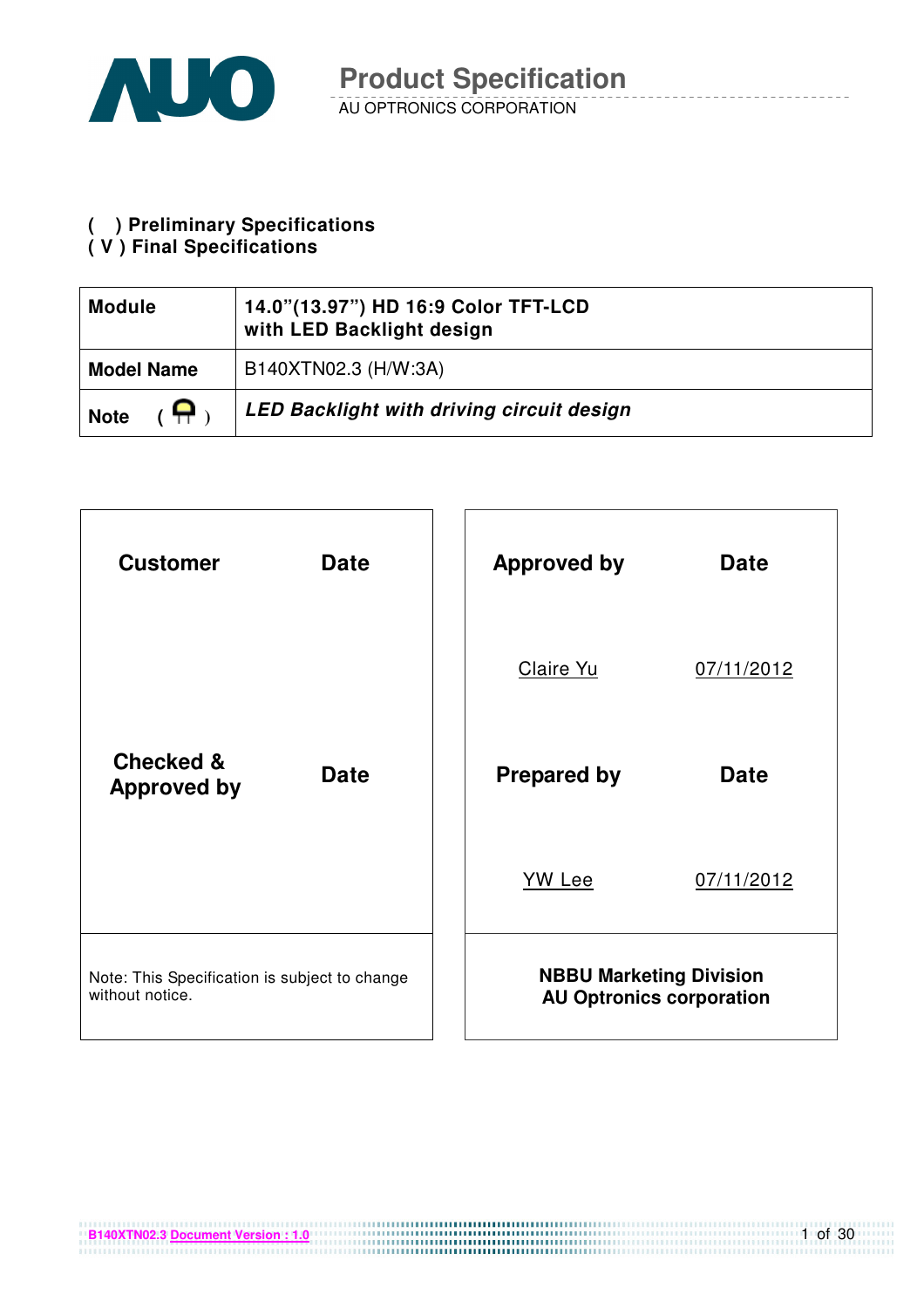

# **Contents**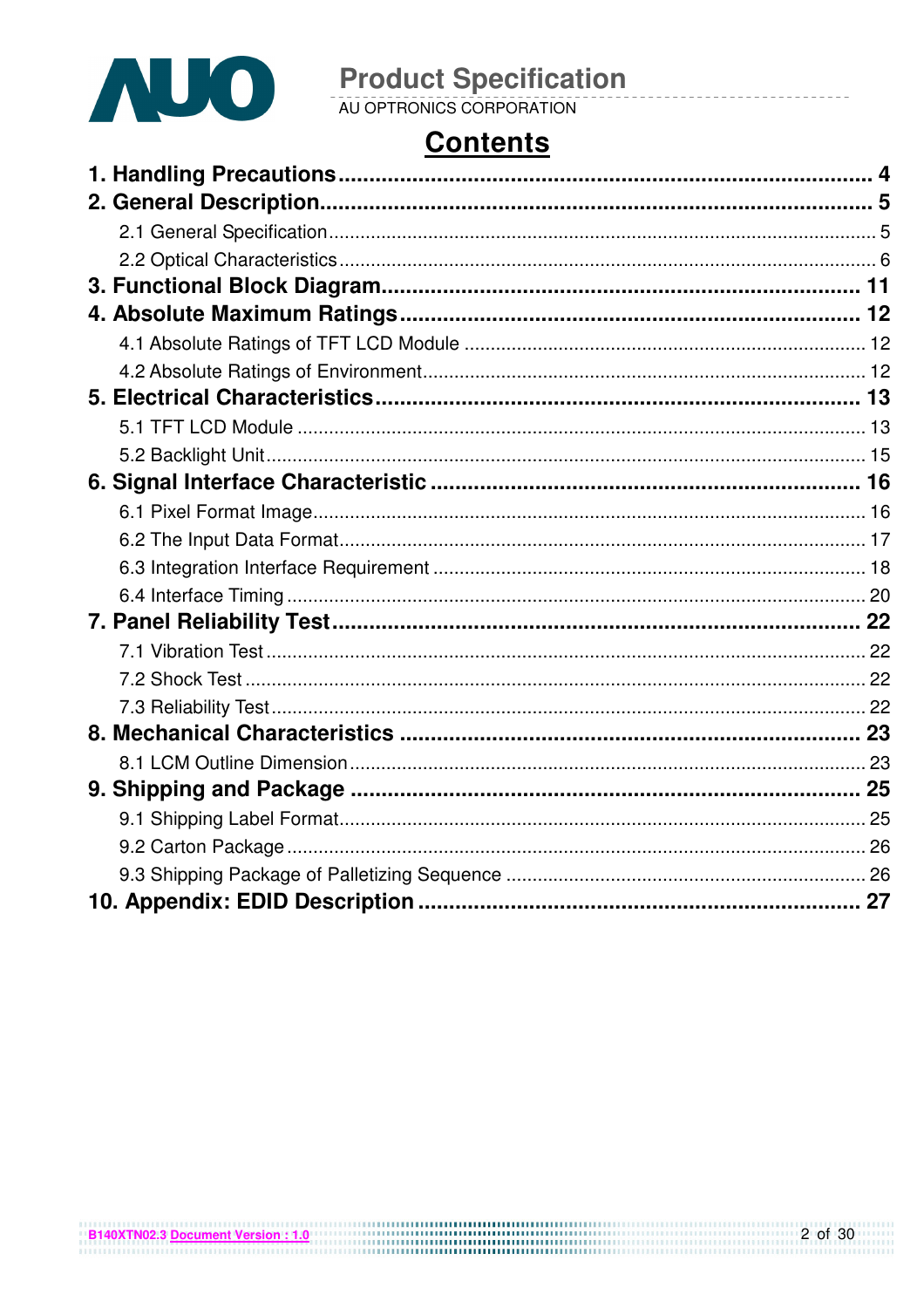

AU OPTRONICS CORPORATION

# **Record of Revision**

|      | <b>Version and Date</b> | Page       | Old description                   | <b>New Description</b>  | Remark |
|------|-------------------------|------------|-----------------------------------|-------------------------|--------|
| 10.1 | 2012/05/09              | <b>All</b> | <b>First Edition for Customer</b> |                         |        |
| 0.2  | 2012/05/28              | 25         |                                   | Change content of Label |        |
| 1.0  | 2012/07/11              | IAII       | <b>Final Edition for Customer</b> |                         |        |
|      |                         |            |                                   |                         |        |
|      |                         |            |                                   |                         |        |
|      |                         |            |                                   |                         |        |
|      |                         |            |                                   |                         |        |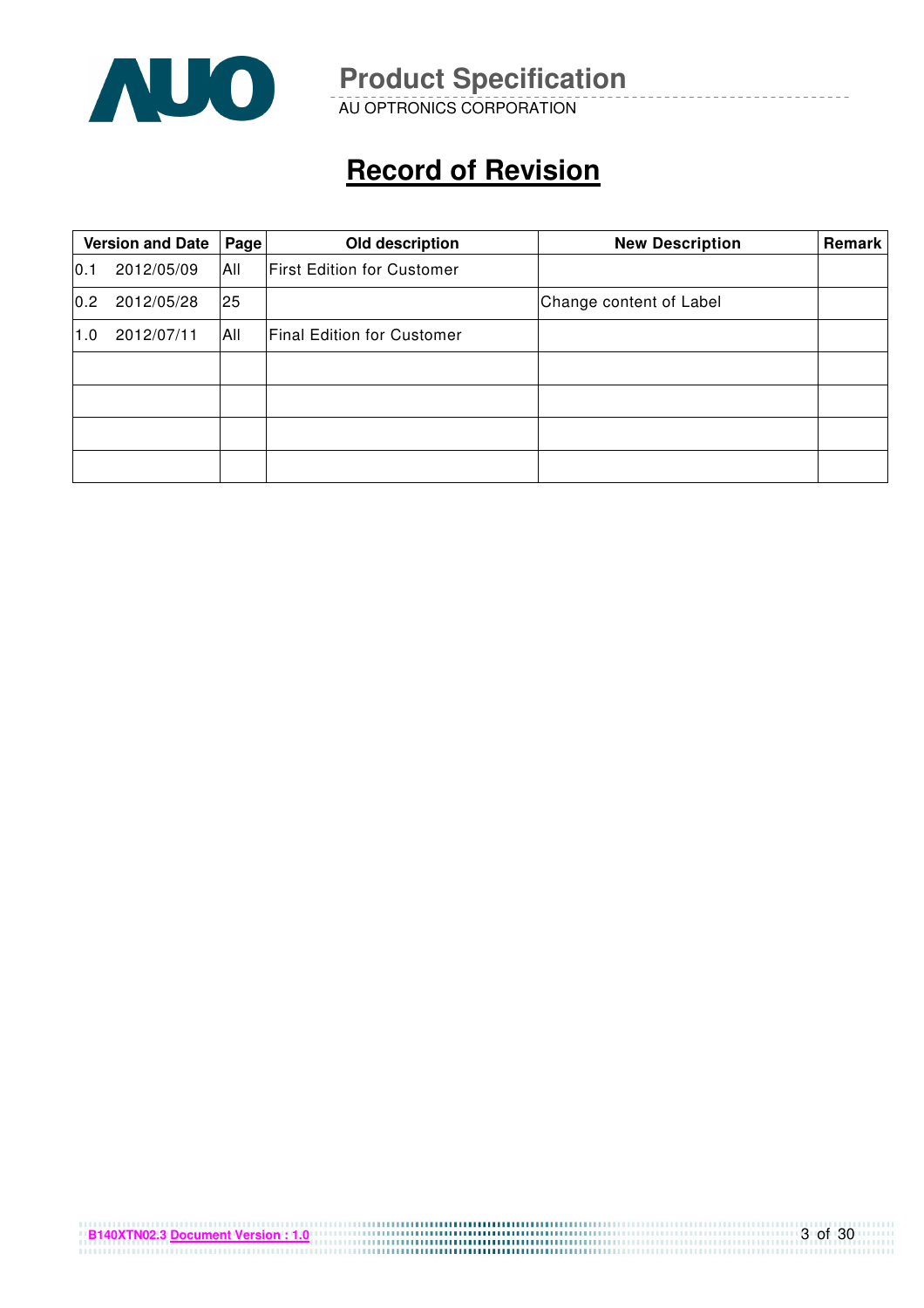

#### **1. Handling Precautions**

- 1) Since front polarizer is easily damaged, pay attention not to scratch it.
- 2) Be sure to turn off power supply when inserting or disconnecting from input connector.
- 3) Wipe off water drop immediately. Long contact with water may cause discoloration or spots.
- 4) When the panel surface is soiled, wipe it with absorbent cotton or other soft cloth.
- 5) Since the panel is made of glass, it may break or crack if dropped or bumped on hard surface.
- 6) Since CMOS LSI is used in this module, take care of static electricity and insure human earth when handling.
- 7) Do not open nor modify the Module Assembly.
- 8) Do not press the reflector sheet at the back of the module to any directions.
- 9) At the insertion or removal of the Signal Interface Connector, be sure not to rotate nor tilt the Interface Connector of the TFT Module.
- 11) After installation of the TFT Module into an enclosure (Notebook PC Bezel, for example), do not twist nor bend the TFT Module even momentary. At designing the enclosure, it should be taken into consideration that no bending/twisting forces are applied to the TFT Module from outside. Otherwise the TFT Module may be damaged.
- 12) Small amount of materials having no flammability grade is used in the LCD module. The LCD module should be supplied by power complied with requirements of Limited Power Source (IEC60950 or UL1950), or be applied exemption.
- 13) Disconnecting power supply before handling LCD modules, it can prevent electric shock, DO NOT TOUCH the electrode parts, cables, connectors and LED circuit part of TFT module that a LED light bar build in as a light source of back light unit. It can prevent electrostatic breakdown.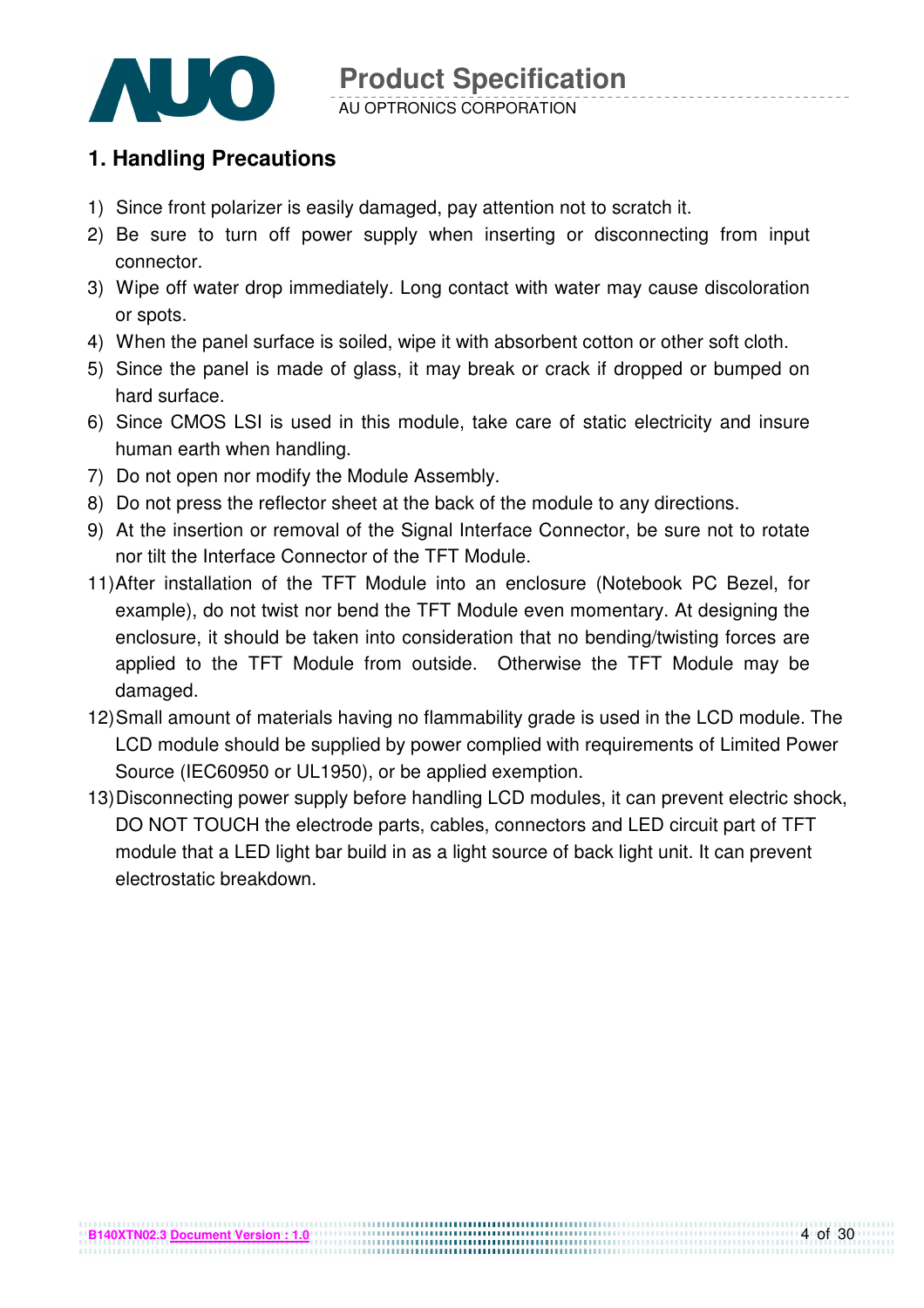

AU OPTRONICS CORPORATION

### **2. General Description**

B140XTN02.3 is a Color Active Matrix Liquid Crystal Display composed of a TFT LCD panel, a driver circuit, and LED backlight system. The screen format is intended to support the 16:9 HD, 1366(H) x768(V) screen and 262k colors (RGB 6-bits data driver) with LED backlight driving circuit. All input signals are LVDS interface compatible.

B140XTN02.3 is designed for a display unit of notebook style personal computer and industrial machine.

### **2.1 General Specification**

**B140XTN02.3 Document Version : 1.0**

The following items are characteristics summary on the table at 25  $\degree$ C condition:

| <b>Items</b>                                               | <b>Unit</b>            | <b>Specifications</b>                                      |                                        |       |       |  |
|------------------------------------------------------------|------------------------|------------------------------------------------------------|----------------------------------------|-------|-------|--|
| Screen Diagonal                                            | [mm]                   | 354.95                                                     |                                        |       |       |  |
| <b>Active Area</b>                                         | [mm]                   | 309.4 x 173.95                                             |                                        |       |       |  |
| Pixels H x V                                               |                        | 1366x3(RGB) x 768                                          |                                        |       |       |  |
| <b>Pixel Pitch</b>                                         | [mm]                   | $0.2265 \times 0.2265$                                     |                                        |       |       |  |
| <b>Pixel Format</b>                                        |                        | R.G.B. Vertical Stripe                                     |                                        |       |       |  |
| Display Mode                                               |                        | Normally White                                             |                                        |       |       |  |
| White Luminance (ILED=21mA)<br>(Note: ILED is LED current) | $\lceil cd/m^2 \rceil$ | 200 typ. (5 points average)<br>170 min. (5 points average) |                                        |       |       |  |
| <b>Luminance Uniformity</b>                                |                        | 1.25 max. (5 points)                                       |                                        |       |       |  |
| <b>Contrast Ratio</b>                                      |                        | 500 typ                                                    |                                        |       |       |  |
| <b>Response Time</b>                                       | [ms]                   | 8 typ / 16 Max                                             |                                        |       |       |  |
| Nominal Input Voltage VDD                                  | [Volt]                 | $+3.3$ typ.                                                |                                        |       |       |  |
| <b>Power Consumption</b>                                   | [Watt]                 |                                                            | 3.2 max. (Include Logic and Blu power) |       |       |  |
| Weight                                                     | [Grams]                | 270 max.                                                   |                                        |       |       |  |
| <b>Physical Size</b>                                       | [mm]                   |                                                            | Min.                                   | Typ.  | Max.  |  |
| Include bracket                                            |                        | Length                                                     | 319.9                                  | 320.4 | 320.9 |  |
|                                                            |                        | Width                                                      | 204.6                                  | 205.1 | 205.6 |  |
|                                                            |                        | <b>Thickness</b><br>3.2                                    |                                        |       |       |  |
| <b>Electrical Interface</b>                                |                        | 1 channel LVDS                                             |                                        |       |       |  |
| <b>Glass Thickness</b>                                     | [mm]                   | 0.4                                                        |                                        |       |       |  |
| <b>Surface Treatment</b>                                   |                        | Glare, Hardness 3H                                         |                                        |       |       |  |
| <b>Support Color</b>                                       |                        |                                                            | 262K colors (RGB 6-bit)                |       |       |  |

...................................

5 of 30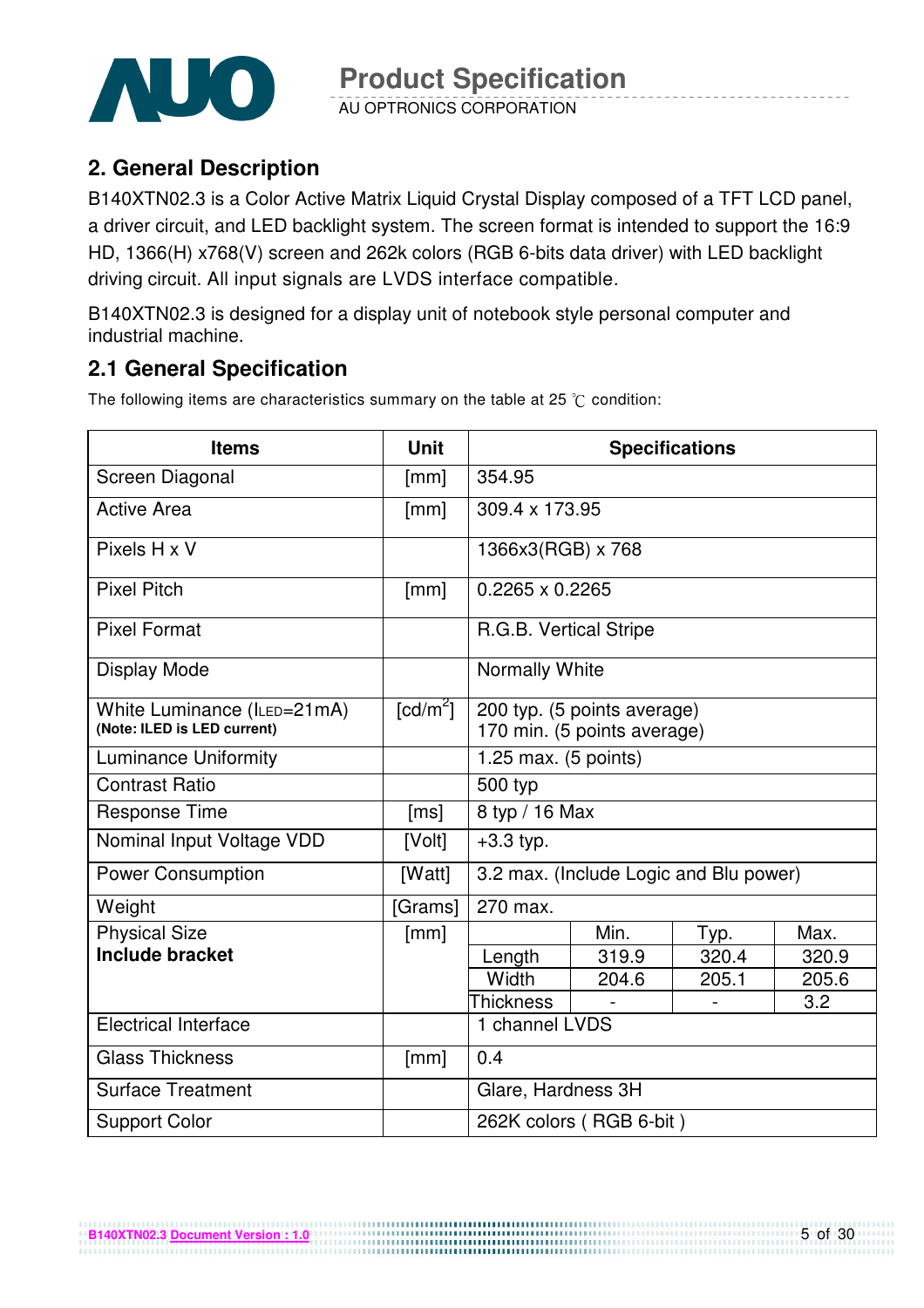

AU OPTRONICS CORPORATION

| Temperature Range<br>Operating | $\mathsf{I}^\circ\mathsf{C}$  | 0 to $+50$             |
|--------------------------------|-------------------------------|------------------------|
| Storage (Non-Operating)        | $\mathsf{I}^\circ\mathsf{Cl}$ | $-20$ to $+60$         |
| <b>RoHS Compliance</b>         |                               | <b>RoHS Compliance</b> |

### **2.2 Optical Characteristics**

The optical characteristics are measured under stable conditions at 25°C (Room Temperature) :

| Item                                      |              | <b>Symbol</b>              | <b>Conditions</b>            | Min.  | Typ.  | Max.                    | Unit              | <b>Note</b>    |
|-------------------------------------------|--------------|----------------------------|------------------------------|-------|-------|-------------------------|-------------------|----------------|
| <b>White Luminance</b><br>ILED=20mA       |              |                            | 5 points average             | 170   | 200   |                         | cd/m <sup>2</sup> | 1, 4, 5.       |
|                                           |              | $\bm{\theta}$ R            | <b>Horizontal</b><br>(Right) | 40    | 45    |                         |                   |                |
|                                           |              | $\theta_L$                 | $CR = 10$<br>(Left)          | 40    | 45    |                         | degree            |                |
| <b>Viewing Angle</b>                      |              | ψн                         | <b>Vertical</b><br>(Upper)   | 10    | 15    |                         |                   | 4, 9           |
|                                           |              | $\phi_L$                   | $CR = 10$<br>(Lower)         | 30    | 35    |                         |                   |                |
| Luminance<br><b>Uniformity</b>            |              | $\delta$ 5P                | <b>5 Points</b>              |       | ۰     | 1.25                    |                   | 1, 3, 4        |
| Luminance<br><b>Uniformity</b>            |              | $\delta$ 13P               | <b>13 Points</b>             |       |       | 1.60                    |                   | 2, 3, 4        |
| <b>Contrast Ratio</b>                     |              | <b>CR</b>                  |                              | 400   | 500   | $\blacksquare$          |                   | 4, 6           |
| <b>Cross talk</b>                         |              | %                          |                              |       |       | $\overline{\mathbf{4}}$ |                   | 4, 7           |
| <b>Response Time</b>                      |              | $\mathsf{T}_{\mathsf{RT}}$ | <b>Rising + Falling</b>      |       | 8     | 16                      | msec              | 4, 8           |
|                                           | <b>Red</b>   | <b>Rx</b>                  |                              | 0.550 | 0.580 | 0.610                   |                   |                |
|                                           |              | <b>Ry</b>                  |                              | 0.305 | 0.335 | 0.365                   |                   |                |
|                                           |              | Gx                         |                              | 0.300 | 0.330 | 0.360                   |                   |                |
| Color /                                   | <b>Green</b> | Gy                         |                              | 0.535 | 0.565 | 0.595                   |                   |                |
| <b>Chromaticity</b><br><b>Coordinates</b> |              | <b>Bx</b>                  | <b>CIE 1931</b>              | 0.125 | 0.155 | 0.185                   |                   | $\overline{4}$ |
|                                           | <b>Blue</b>  | <b>By</b>                  |                              | 0.110 | 0.140 | 0.170                   |                   |                |
|                                           |              | Wx                         |                              | 0.283 | 0.313 | 0.343                   |                   |                |
|                                           | <b>White</b> | Wy                         |                              | 0.299 | 0.329 | 0.359                   |                   |                |
| <b>NTSC</b>                               |              | $\%$                       |                              |       | 45    |                         |                   |                |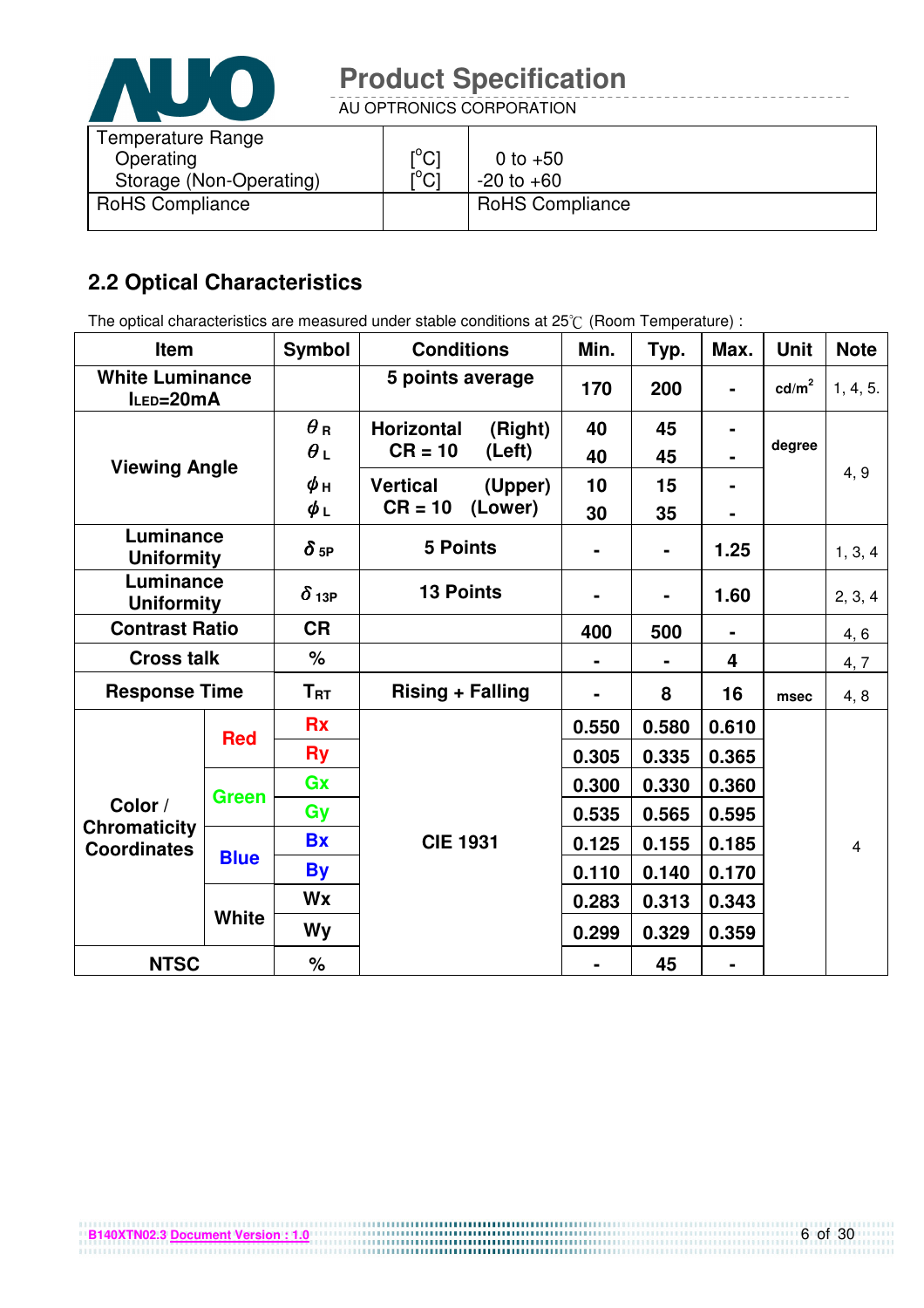

AU OPTRONICS CORPORATION

**Note 1**: 5 points position (Ref: Active area)



**Note 2**: 13 points position (Ref: Active area)



**Note 3**: The luminance uniformity of 5 or13 points is defined by dividing the maximum luminance values by the minimum test point luminance

| $\delta$ W <sub>5</sub>  | Maximum Brightness of five points |                                       |
|--------------------------|-----------------------------------|---------------------------------------|
|                          |                                   | Minimum Brightness of five points     |
|                          |                                   |                                       |
| $\delta$ W <sub>13</sub> |                                   | Maximum Brightness of thirteen points |

#### **Note 4**: Measurement method

The LCD module should be stabilized at given temperature for 30 minutes to avoid abrupt temperature change during measuring. In order to stabilize the luminance, the measurement should be executed after lighting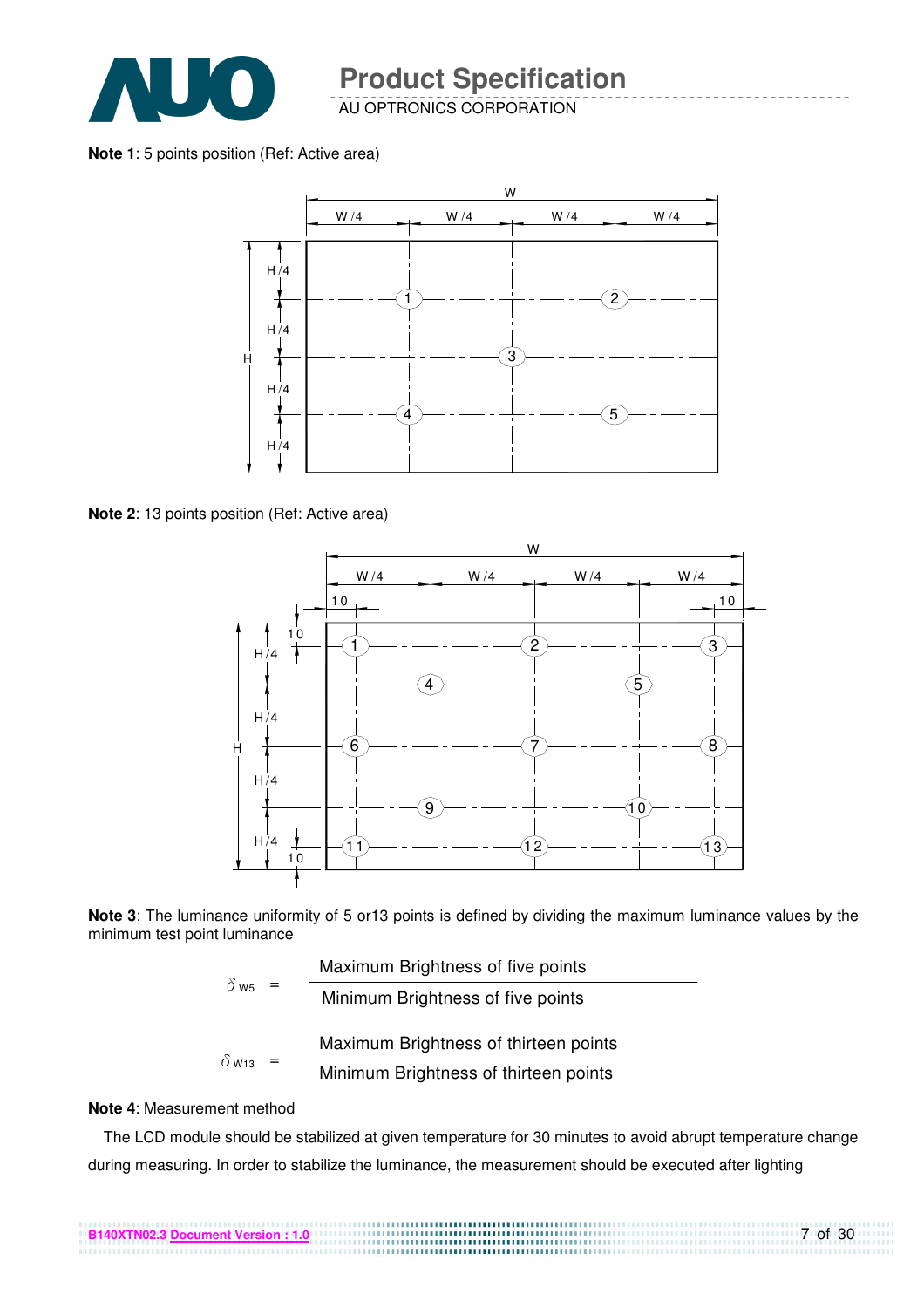

AU OPTRONICS CORPORATION

Backlight for 30 minutes in a stable, windless and dark room, and it should be measured in the center of screen.



Center of the screen

................................

**Note 5** : Definition of Average Luminance of White (Y<sub>L</sub>):

Measure the luminance of gray level 63 at 5 points  $Y_L = [L (1) + L (2) + L (3) + L (4) + L (5)] / 5$ L (x) is corresponding to the luminance of the point X at Figure in Note (1).

#### **Note 6** : Definition of contrast ratio:

Contrast ratio is calculated with the following formula.

Contrast ratio  $(CR)$ = Brightness on the "White" state Brightness on the "Black" state

**Note 7** : Definition of Cross Talk (CT)

 $CT = |Y_B - Y_A| / Y_A \times 100$  (%)

**Where** 

 $Y_A$  = Luminance of measured location without gray level 0 pattern (cd/m<sub>2</sub>)

 $Y_B =$  Luminance of measured location with gray level 0 pattern (cd/m2)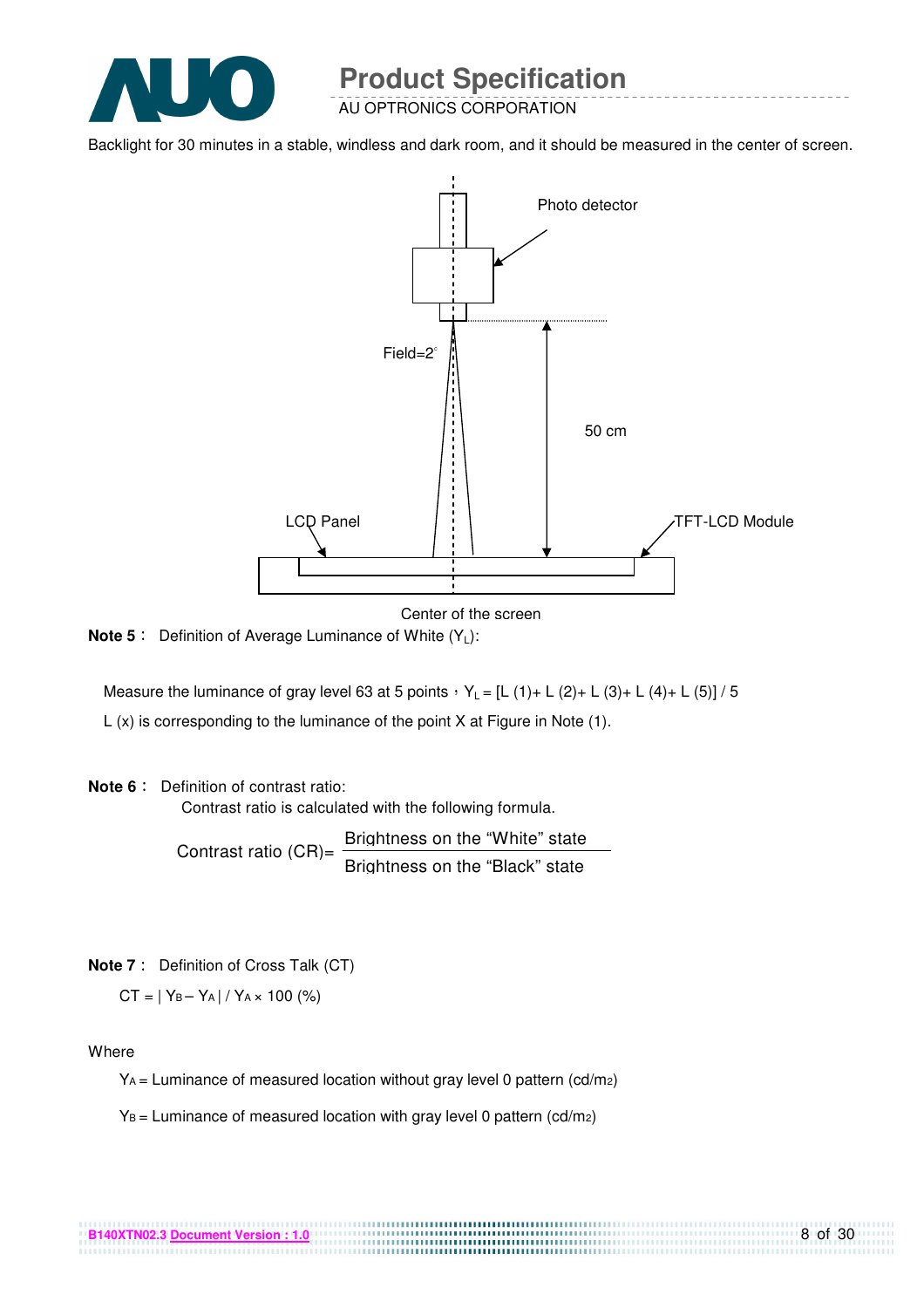

AU OPTRONICS CORPORATION



**Note 8**: Definition of response time:

The output signals of BM-7 or equivalent are measured when the input signals are changed from "Black" to "White" (falling time) and from "White" to "Black" (rising time), respectively. The response time interval between the 10% and 90% of amplitudes. Refer to figure as below.



,,,,,,,,,,,,,,,,,,,,,,,,,,,,,,,,,,,,,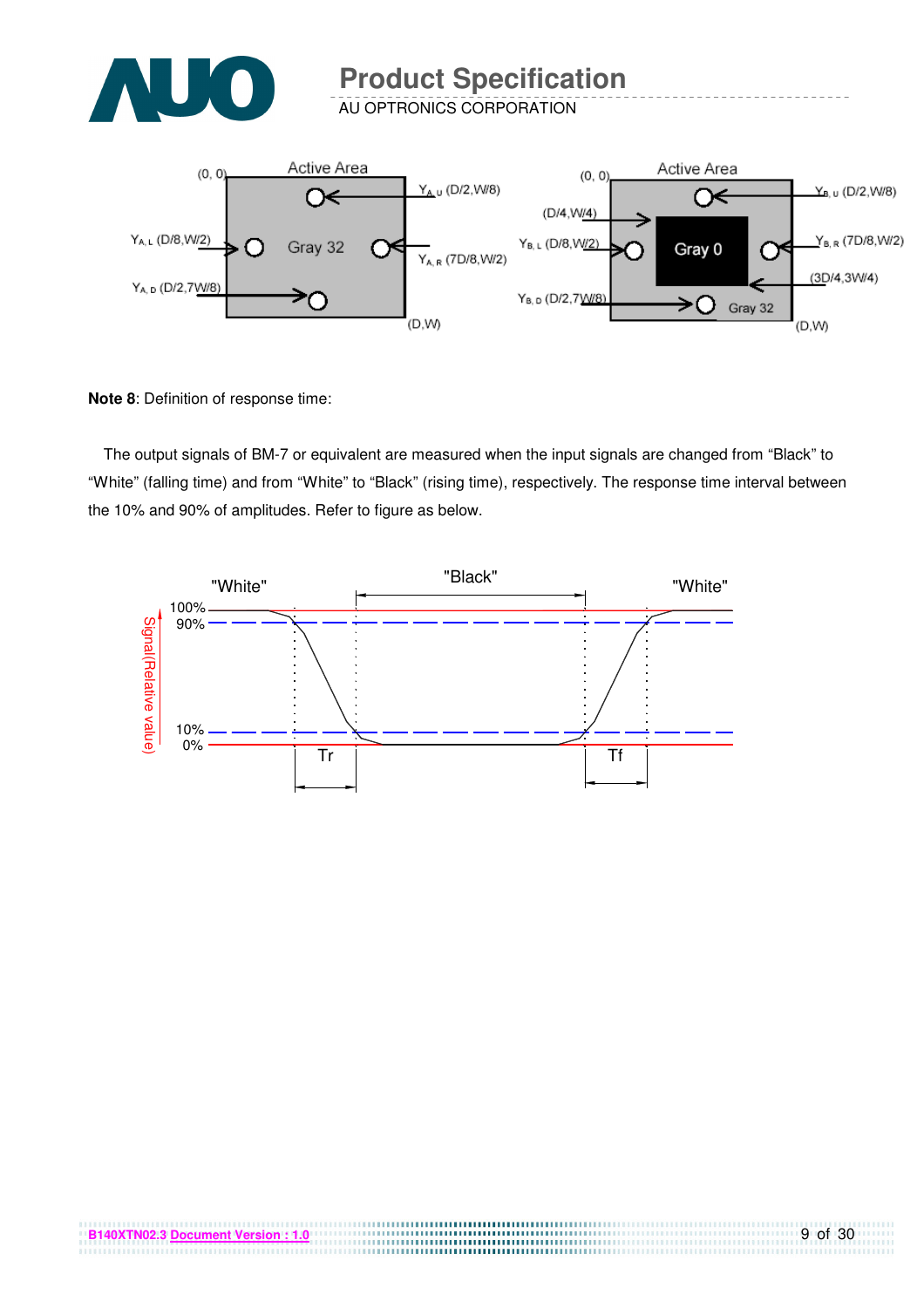

AU OPTRONICS CORPORATION

#### **Note 9**. Definition of viewing angle

Viewing angle is the measurement of contrast ratio  $\geq$  10, at the screen center, over a 180° horizontal and 180° vertical range (off-normal viewing angles). The 180° viewing angle range is broken down as follows; 90° (θ) horizontal left and right and 90° (Φ) vertical, high (up) and low (down). The measurement direction is typically perpendicular to the display surface with the screen rotated about its center to develop the desired measurement viewing angle.

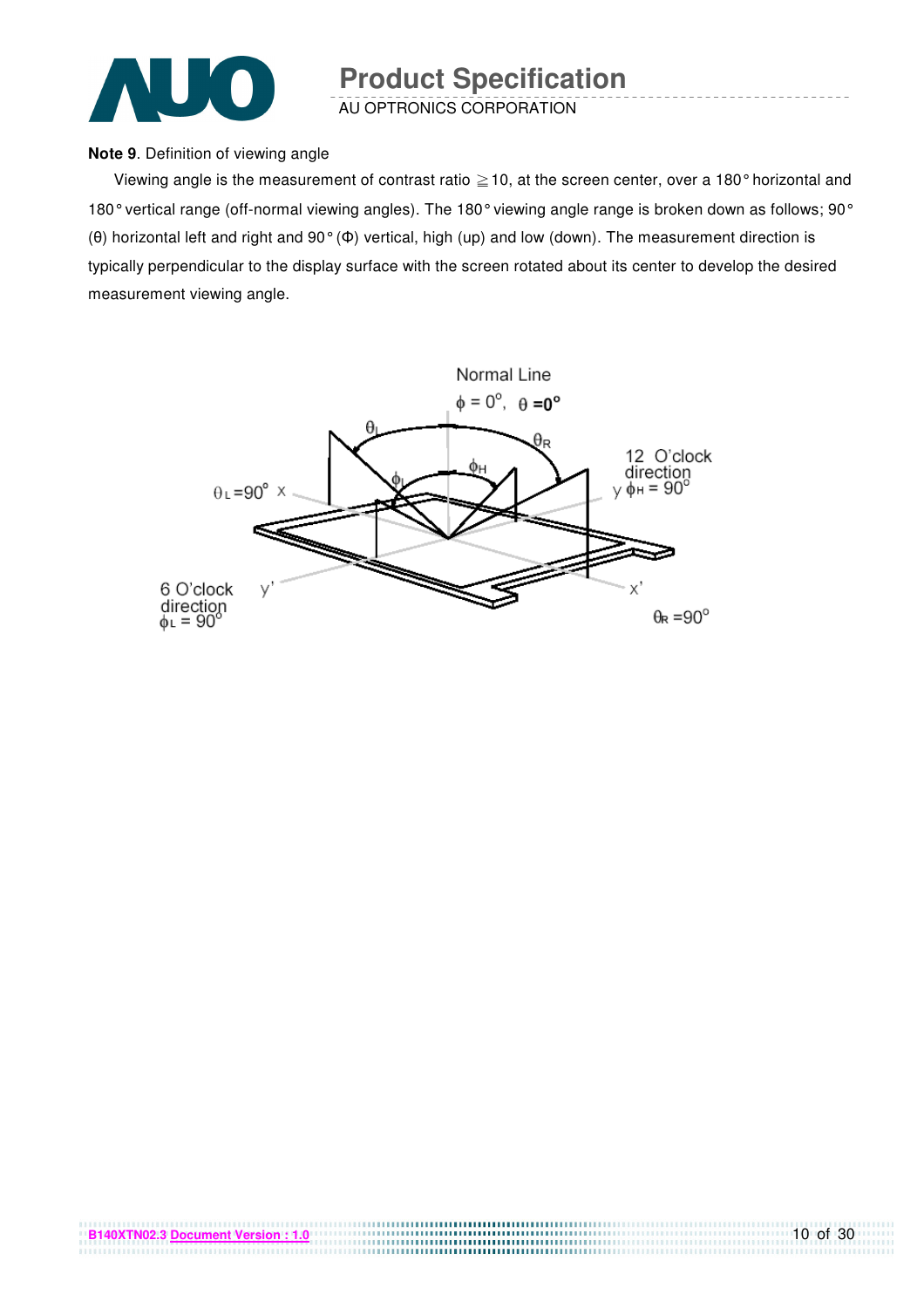

AU OPTRONICS CORPORATION

### **3. Functional Block Diagram**

The following diagram shows the functional block of the 14.0 inches wide Color TFT/LCD 40 Pin one channel Module

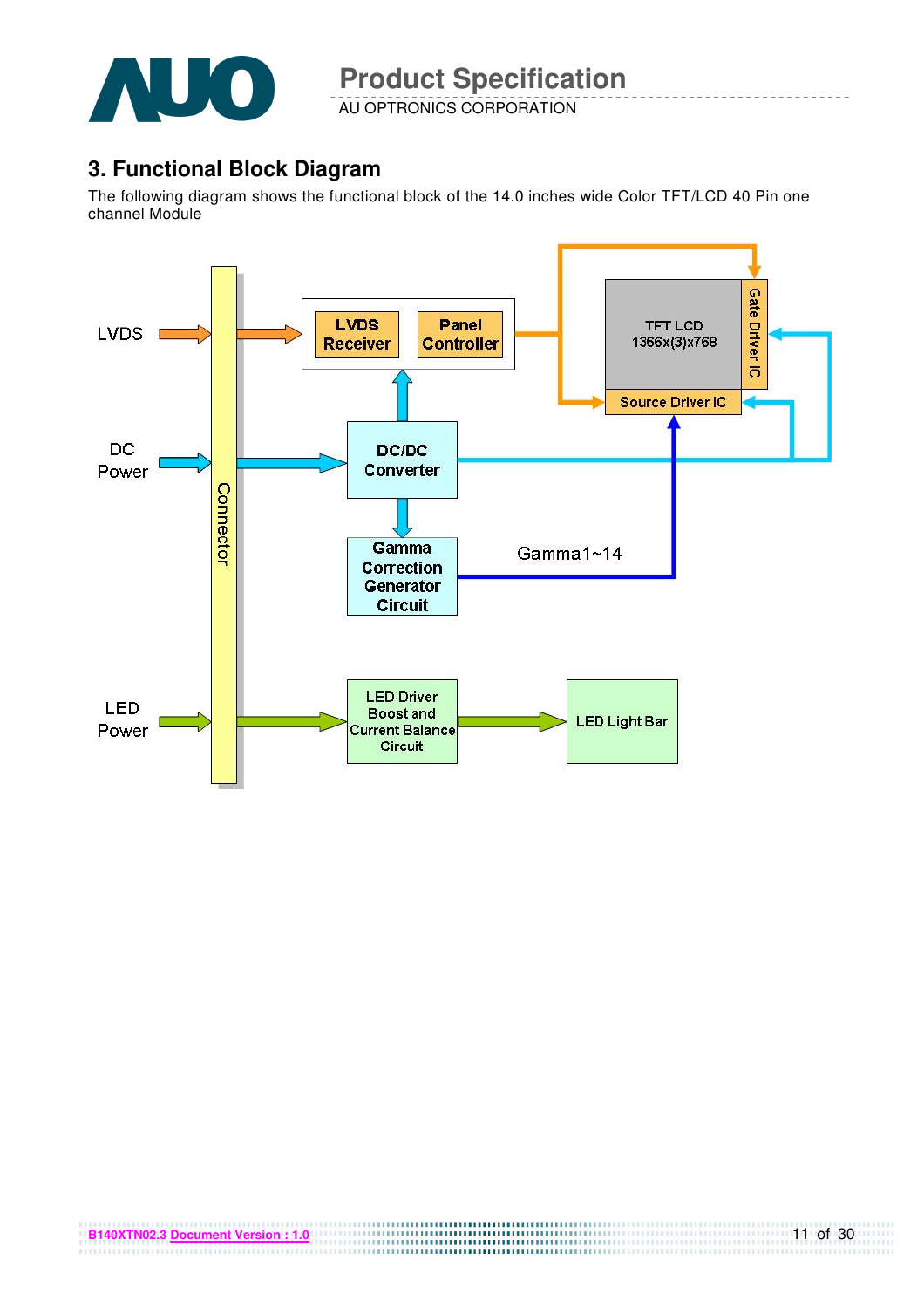

AU OPTRONICS CORPORATION

### **4. Absolute Maximum Ratings**

An absolute maximum rating of the module is as following:

#### **4.1 Absolute Ratings of TFT LCD Module**

| Item                    | Svmbol | Min  | <b>Max</b> | Unit   | Conditions   |
|-------------------------|--------|------|------------|--------|--------------|
| Logic/LCD Drive Voltage | Vin    | -0.3 | +4.U       | [Volt] | Note<br>ے, ا |

#### **4.2 Absolute Ratings of Environment**

| <b>Item</b>                  | Symbol     | Min   | Max   | Unit                                    | <b>Conditions</b> |
|------------------------------|------------|-------|-------|-----------------------------------------|-------------------|
| <b>Operating Temperature</b> | TOP        |       | $+50$ | $\mathsf{I}^\circ\mathsf{C} \mathsf{I}$ | Note 4            |
| <b>Operation Humidity</b>    | <b>HOP</b> | 5     | 95    | [%RH]                                   | Note 4            |
| Storage Temperature          | TST        | $-20$ | $+60$ | $\mathsf{I}^{\circ}$ Cl                 | Note 4            |
| <b>Storage Humidity</b>      | HST        | 5     | 95    | [%RH]                                   | Note 4            |

Note 1: At Ta (25°C)

Note 2: Permanent damage to the device may occur if exceed maximum values

Note 3: LED specification refer to section 5.2

Note 4: For quality performance, please refer to AUO IIS (Incoming Inspection Standard).



....................................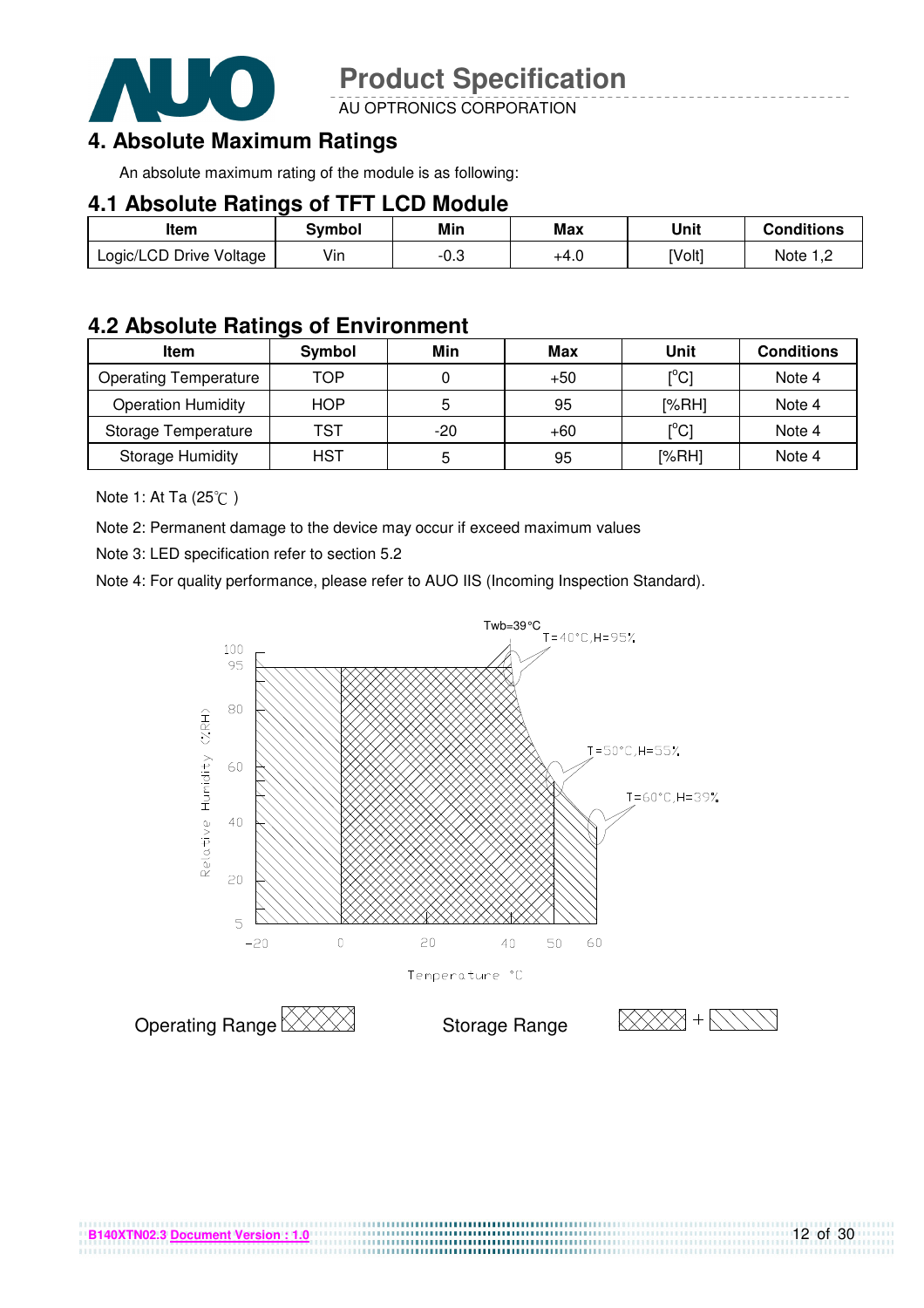AU OPTRONICS CORPORATION

### **5. Electrical Characteristics**

#### **5.1 TFT LCD Module**

#### **5.1.1 Power Specification**

Input power specifications are as follows;

The power specification are measured under  $25^{\circ}$ C and frame frenquency under 60Hz

| <b>Symble</b> | <b>Parameter</b>                                      | <b>Min</b> | <b>Typ</b>               | <b>Max</b> | <b>Units</b> | <b>Note</b> |
|---------------|-------------------------------------------------------|------------|--------------------------|------------|--------------|-------------|
| <b>VDD</b>    | Logic/LCD Drive<br>Voltage                            | 3.0        | 3.3                      | 3.6        | [Volt]       |             |
| <b>PDD</b>    | <b>VDD Power</b>                                      |            | $\overline{\phantom{a}}$ | 0.9        | [Watt]       | Note 1      |
| <b>IDD</b>    | <b>IDD Current</b>                                    |            |                          | 333        | [mA]         | Note 1      |
| <b>IRush</b>  | <b>Inrush Current</b>                                 |            |                          | 2000       | [mA]         | Note 2      |
| <b>VDDrp</b>  | Allowable<br>Logic/LCD Drive<br><b>Ripple Voltage</b> |            |                          | 100        | [mV]<br>p-p  |             |

Note 1 : Maximum Measurement Condition : Black Pattern at 3.3V driving voltage. ( $P_{max}=V_{3.3} \times I_{black}$ )

Typical Measurement Condition : Mosaic Pattern

Note 2: Measure Condition



13 of 30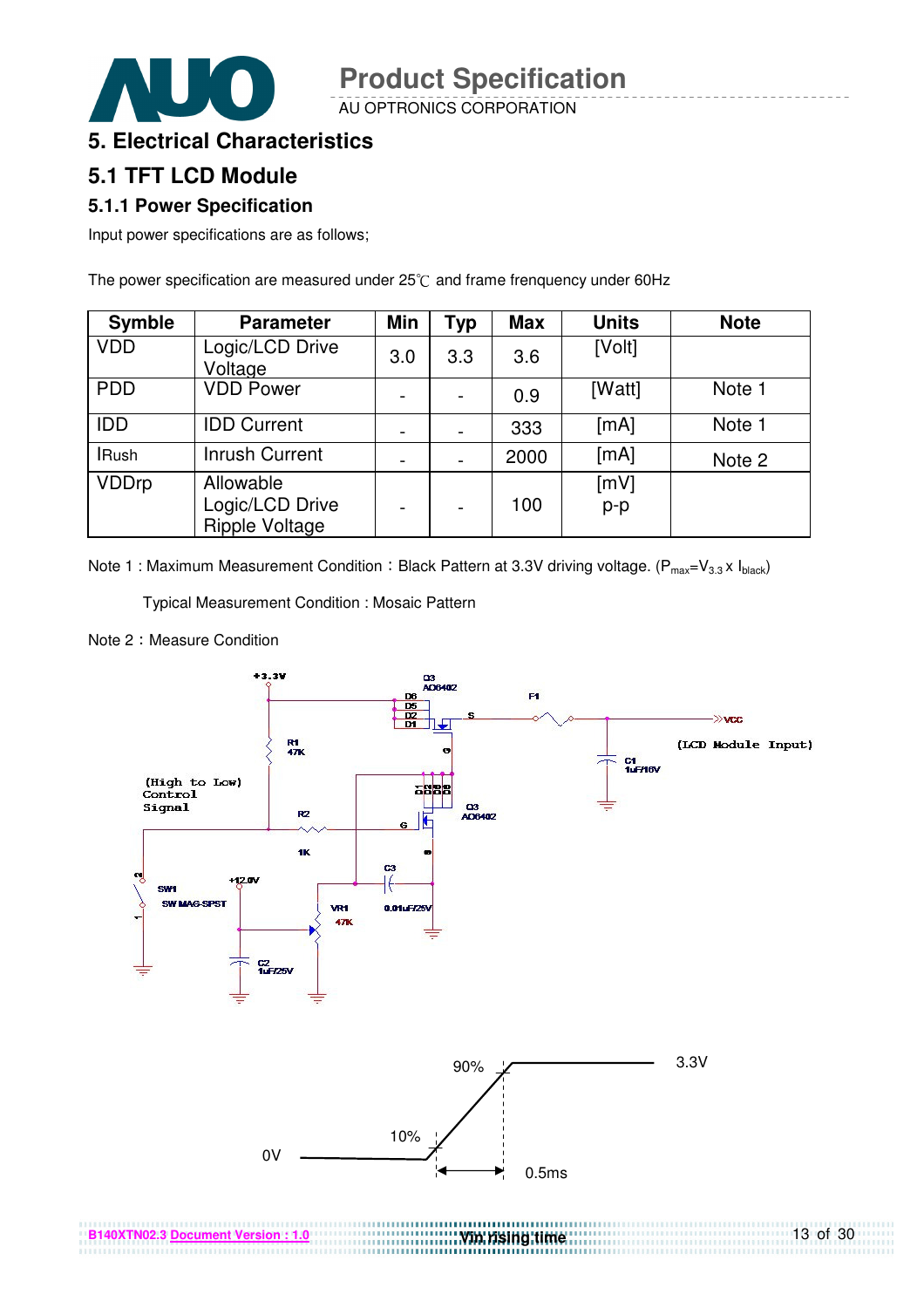

AU OPTRONICS CORPORATION

#### **5.1.2 Signal Electrical Characteristics**

Input signals shall be low or High-impedance state when VDD is off.

| <b>Parameter</b>           | <b>Condition</b>                                 | <b>Min</b> | <b>Max</b> | <b>Unit</b> |
|----------------------------|--------------------------------------------------|------------|------------|-------------|
| $\mathsf{V}_{\mathsf{TH}}$ | Differential Input High<br>Threshold (Vcm=+1.2V) |            | 100        | [mV]        |
| $\mathsf{V}_{\mathsf{TL}}$ | Differential Input Low<br>Threshold (Vcm=+1.2V)  | $-100$     |            | [mV]        |
| $ V_{ID} $                 | Differential Input<br>Voltage                    | 100        | 600        | [mV]        |
| $\mathsf{V}_{\mathsf{CM}}$ | Differential Input<br>Common Mode Voltage        | 1.125      | 1.375      | [V]         |

Signal electrical characteristics are as follows;

Note: LVDS Signal Waveform

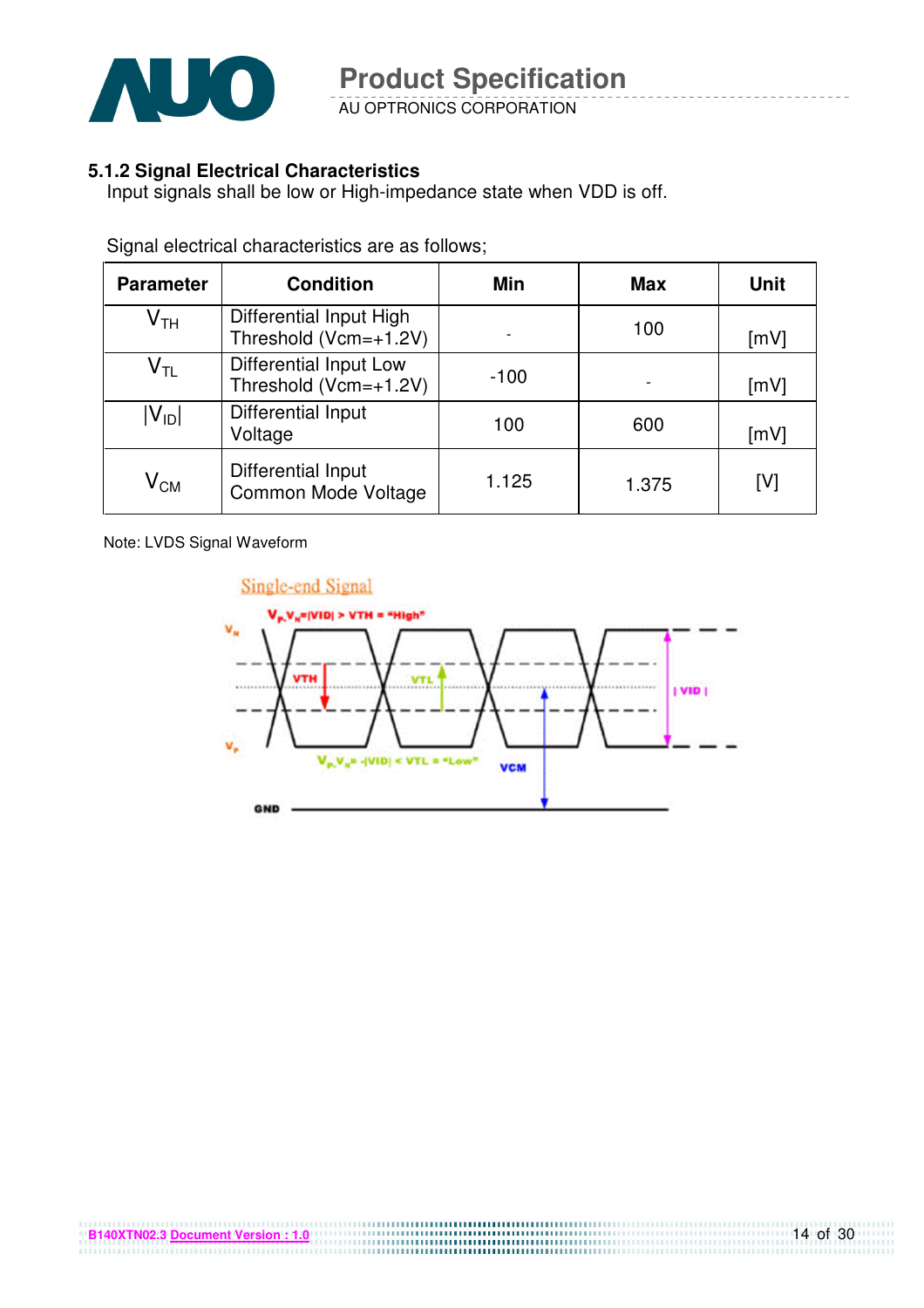

#### **5.2.1 LED characteristics**

| <b>Parameter</b>                      | Symbol      | Min    | Typ                      | <b>Max</b> | <b>Units</b> | <b>Condition</b>                           |
|---------------------------------------|-------------|--------|--------------------------|------------|--------------|--------------------------------------------|
| <b>Backlight Power</b><br>Consumption | <b>PLED</b> |        | $\overline{\phantom{0}}$ | 2.3        | [Watt]       | $(Ta=25^{\circ}$ C), Note 1<br>$Vin = 12V$ |
| <b>LED Life-Time</b>                  | N/A         | 15,000 | $\overline{\phantom{0}}$ |            | Hour         | $(Ta=25^{\circ}C)$ , Note 2                |
|                                       |             |        |                          |            |              | $I_F=20$ mA                                |

**Note 1:** Calculator value for reference P<sub>LED</sub> = VF (Normal Distribution) \* IF (Normal Distribution) / Efficiency **Note 2:** The LED life-time define as the estimated time to 50% degradation of initial luminous.

#### **5.2.2 Backlight input signal characteristics**

| <b>Parameter</b>                             | Symbol         | <b>Min</b> | <b>Typ</b>     | <b>Max</b> | <b>Units</b> | <b>Remark</b>          |
|----------------------------------------------|----------------|------------|----------------|------------|--------------|------------------------|
| <b>LED Power Supply</b>                      | <b>VLED</b>    | 6.0        | 12.0           | 21.0       | [Volt]       |                        |
| <b>LED Enable Input</b><br><b>High Level</b> |                | 2.5        | $\blacksquare$ | 5.5        | [Volt]       |                        |
| <b>LED Enable Input</b><br>Low Level         | VLED_EN        |            |                | 0.8        | [Volt]       | Define as              |
| <b>PWM Logic Input</b><br><b>High Level</b>  |                | 2.5        |                | 5.5        | [Volt]       | Connector<br>Interface |
| PWM Logic Input<br>Low Level                 | <b>VPWM EN</b> |            | $\blacksquare$ | 0.8        | [Volt]       | $(Ta=25^{\circ}C)$     |
| <b>PWM Input Frequency</b>                   | <b>FPWM</b>    | 800        | 1K             | 10K        | Hz           |                        |
| <b>PWM Duty Ratio</b>                        | Duty           | 5          |                | 100        | %            |                        |

,,,,,,,,,,,,,,,,,,,,,,,,,,,,,,

**Note 1:** Recommend system pull up/down resistor no bigger than 10kohm

**B140XTN042.3 Document Version : 1.0**

15 of 30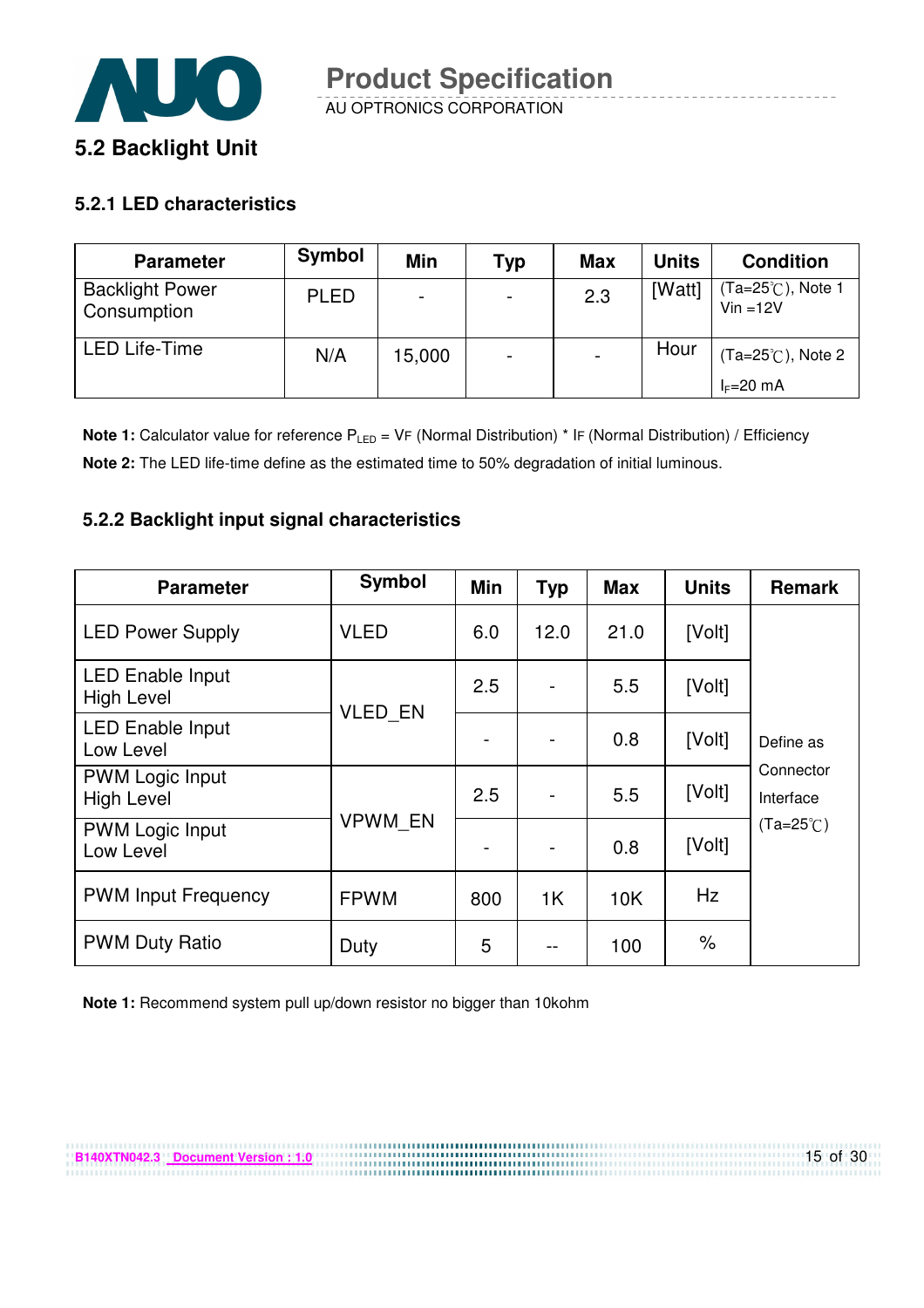

AU OPTRONICS CORPORATION **Product Specification** 

### **6. Signal Interface Characteristic**

### **6.1 Pixel Format Image**

Following figure shows the relationship of the input signals and LCD pixel format.

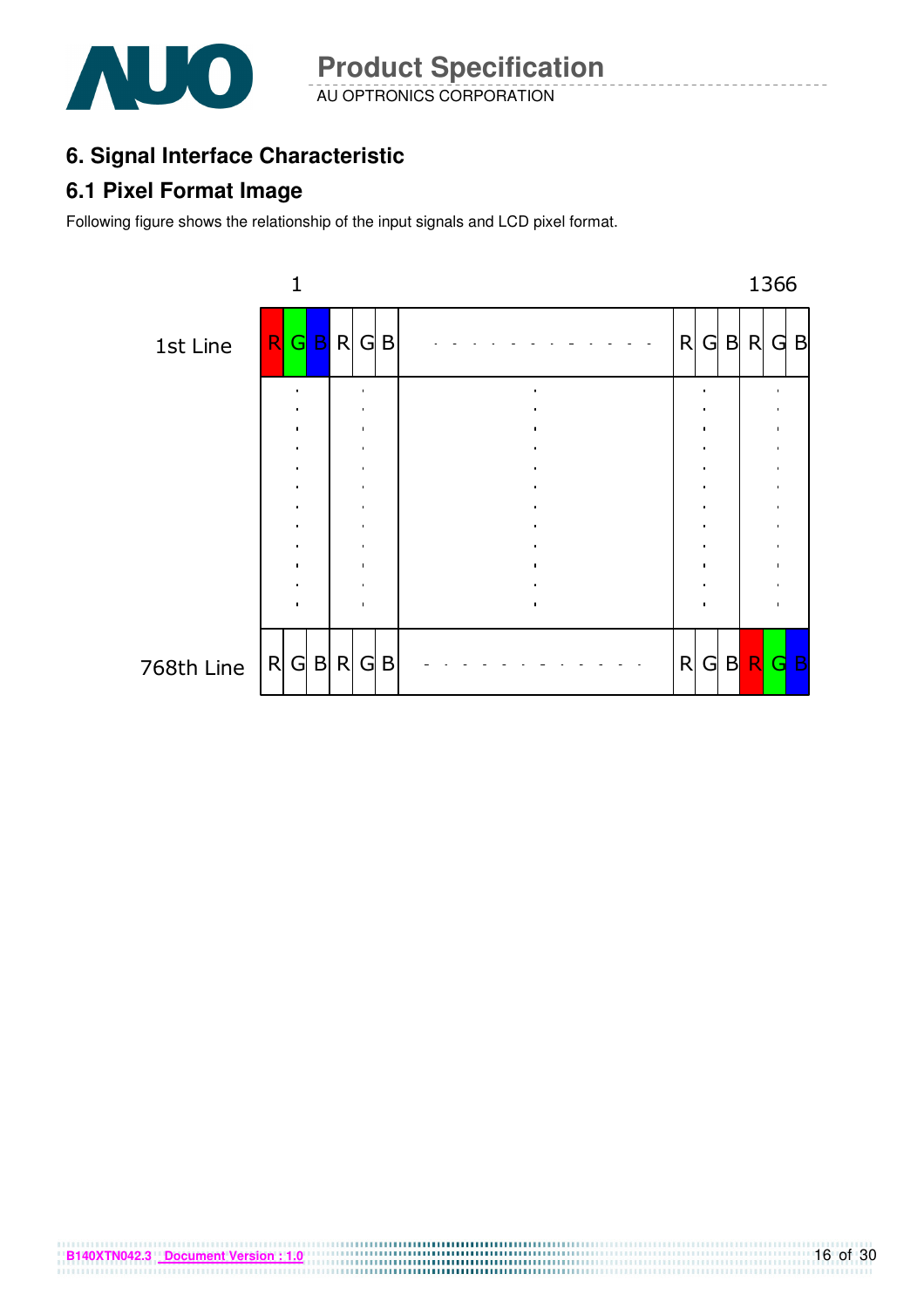

AU OPTRONICS CORPORATION

### **6.2 The Input Data Format**



| <b>Signal Name</b> | <b>Description</b>     |                                                  |
|--------------------|------------------------|--------------------------------------------------|
| R <sub>5</sub>     | Red Data 5 (MSB)       | Red-pixel Data                                   |
| R <sub>4</sub>     | Red Data 4             | Each red pixel's brightness data consists of     |
| R <sub>3</sub>     | Red Data 3             | these 6 bits pixel data.                         |
| R <sub>2</sub>     | Red Data 2             |                                                  |
| R1                 | Red Data 1             |                                                  |
| R <sub>0</sub>     | Red Data 0 (LSB)       |                                                  |
|                    | Red-pixel Data         |                                                  |
| G <sub>5</sub>     | Green Data 5 (MSB)     | Green-pixel Data                                 |
| G <sub>4</sub>     | Green Data 4           | Each green pixel's brightness data consists of   |
| G <sub>3</sub>     | Green Data 3           | these 6 bits pixel data.                         |
| G <sub>2</sub>     | Green Data 2           |                                                  |
| G <sub>1</sub>     | Green Data 1           |                                                  |
| G <sub>0</sub>     | Green Data 0 (LSB)     |                                                  |
|                    | Green-pixel Data       |                                                  |
| <b>B5</b>          | Blue Data 5 (MSB)      | <b>Blue-pixel Data</b>                           |
| <b>B4</b>          | Blue Data 4            | Each blue pixel's brightness data consists of    |
| B <sub>3</sub>     | <b>Blue Data 3</b>     | these 6 bits pixel data.                         |
| <b>B2</b>          | <b>Blue Data 2</b>     |                                                  |
| <b>B1</b>          | <b>Blue Data 1</b>     |                                                  |
| B <sub>0</sub>     | Blue Data 0 (LSB)      |                                                  |
|                    | <b>Blue-pixel Data</b> |                                                  |
| <b>RxCLKIN</b>     | Data Clock             | The signal is used to strobe the pixel data and  |
|                    |                        | DE signals. All pixel data shall be valid at the |
|                    |                        | falling edge when the DE signal is high.         |
| <b>DE</b>          | <b>Display Timing</b>  | This signal is strobed at the falling edge of    |
|                    |                        | RxCLKIN. When the signal is high, the pixel      |
|                    |                        | data shall be valid to be displayed.             |
| VS                 | <b>Vertical Sync</b>   | The signal is synchronized to RxCLKIN.           |
| <b>HS</b>          | <b>Horizontal Sync</b> | The signal is synchronized to RxCLKIN.           |

Note: Output signals from any system shall be low or High-impedance state when VDD is off.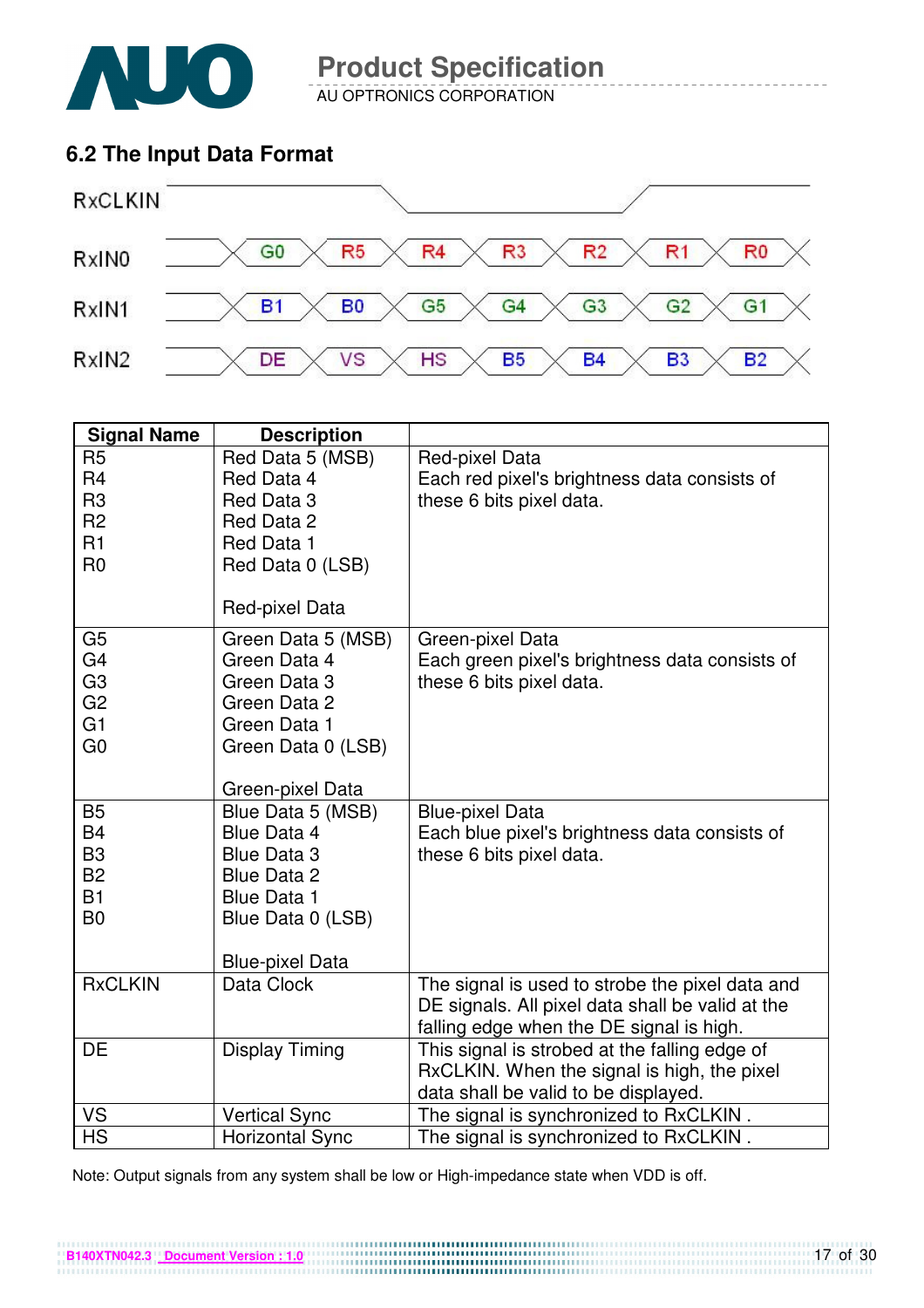

### **6.3 Integration Interface Requirement**

#### **6.3.1 Connector Description**

Physical interface is described as for the connector on module.

These connectors are capable of accommodating the following signals and will be following components.

| <b>Connector Name / Designation</b> | <b>For Signal Connector</b> |
|-------------------------------------|-----------------------------|
| Manufacturer                        | <b>STM or Compatible</b>    |
| Type / Part Number                  | MSAK24025P40 or Compatible  |
| Mating Housing/Part Number          | PK24025P40 or Compatible    |

#### **6.3.2 Pin Assignment**

LVDS is a differential signal technology for LCD interface and high speed data transfer device.

| PIN#           | <b>Signal Name</b> | <b>Description</b>                         |
|----------------|--------------------|--------------------------------------------|
| 1              | <b>NC</b>          | No Connect                                 |
| $\overline{2}$ | <b>VDD</b>         | Power Supply +3.3V                         |
| 3              | <b>VDD</b>         | Power Supply +3.3V                         |
| $\overline{4}$ | <b>VEDID</b>       | EDID +3.3V Power                           |
| 5              | <b>NC</b>          | No Connect                                 |
| 6              | <b>CLK EDID</b>    | <b>EDID Clock Input</b>                    |
| $\overline{7}$ | <b>DATA EDID</b>   | <b>EDID Data Input</b>                     |
| 8              | <b>RXINON</b>      | -LVDS Differential Data (R0-R5, G0)        |
| 9              | <b>RXINOP</b>      | +LVDS Differential Data (R0-R5, G0)        |
| 10             | <b>VSS</b>         | Ground                                     |
| 11             | <b>RXIN1N</b>      | -LVDS Differential Data (G1-G5,B0-B1)      |
| 12             | <b>RXIN1P</b>      | +LVDS Differential Data (G1-G5,B0-B1)      |
| 13             | <b>VSS</b>         | lGround                                    |
| 14             | <b>RXIN2N</b>      | -LVDS Differential Data (B2-B5,HS,VS,DE)   |
| 15             | <b>RXIN2P</b>      | +LVDS Differential Data B2-B5, HS, VS, DE) |
| 16             | <b>VSS</b>         | Ground                                     |
| 17             | <b>CK1INN</b>      | <b>LVDS Odd Differential CLK</b>           |
| 18             | <b>CK1INP</b>      | +LVDS Odd Differential CLK                 |
| 19             | <b>IMG EN</b>      | Option (Image function)                    |
| 20             | <b>NC</b>          | No Connect                                 |
| 21             | <b>NC</b>          | No Connect                                 |
| 22             | <b>VSS</b>         | Ground                                     |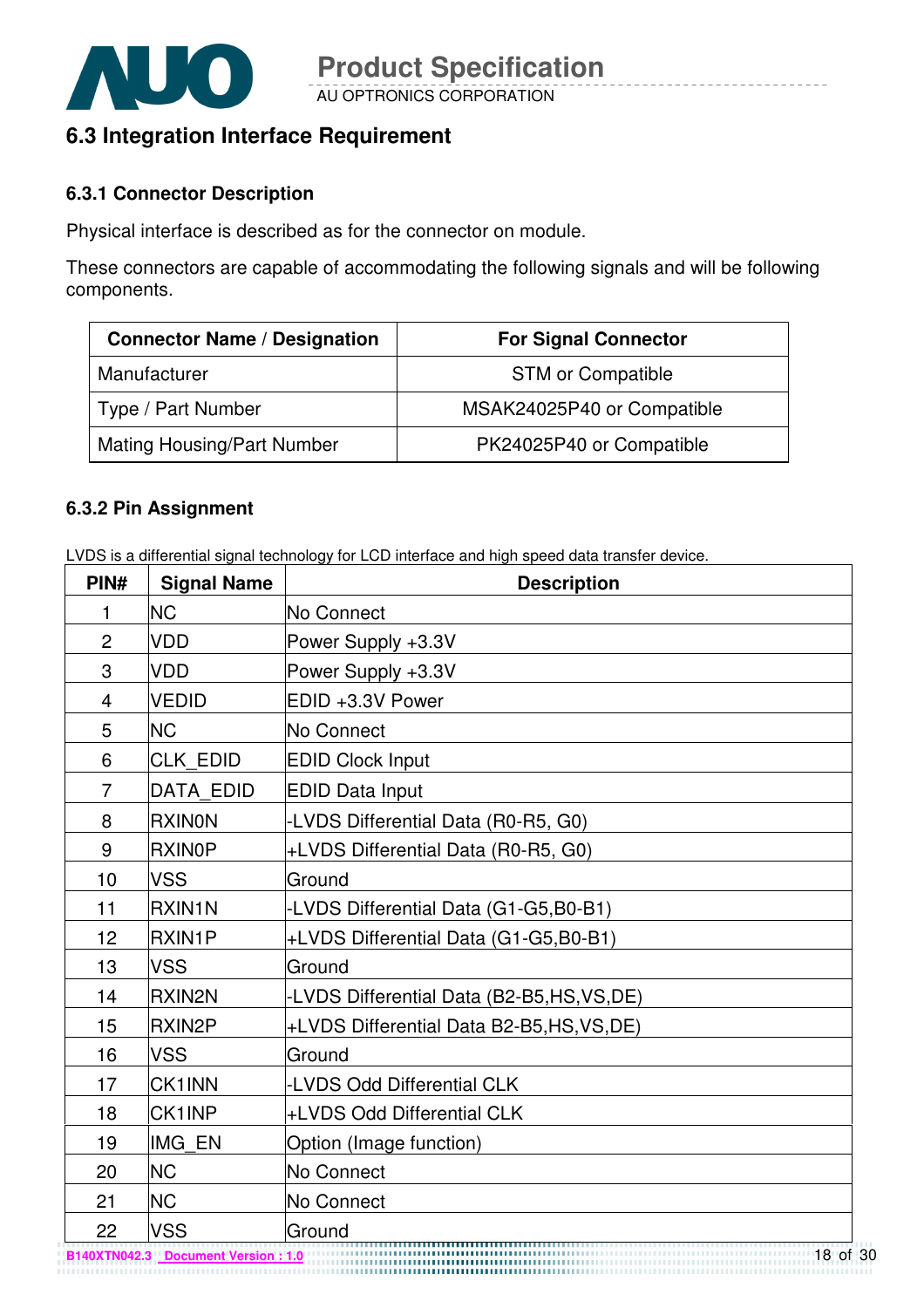

| 23 | <b>NC</b>       | No Connect                                         |
|----|-----------------|----------------------------------------------------|
| 24 | <b>NC</b>       | No Connect                                         |
| 25 | <b>VSS</b>      | Ground                                             |
| 26 | <b>NC</b>       | No Connect                                         |
| 27 | <b>NC</b>       | No Connect                                         |
| 28 | <b>VSS</b>      | Ground                                             |
| 29 | <b>NC</b>       | No Connect                                         |
| 30 | <b>NC</b>       | No Connect                                         |
| 31 | <b>VLED GND</b> | LED Ground                                         |
| 32 | <b>VLED GND</b> | <b>LED Ground</b>                                  |
| 33 | <b>VLED GND</b> | <b>LED Ground</b>                                  |
| 34 | <b>NC</b>       | No Connect                                         |
| 35 | S PWMIN         | System PWM Signal Input                            |
| 36 | LED EN          | LED Enable Pin (+3V input, +5V tolerance)          |
| 37 | <b>DCR EN</b>   | <b>Option (Dynamic Backlight Control Function)</b> |
| 38 | <b>VLED</b>     | LED Power Supply 6V-21V                            |
| 39 | <b>VLED</b>     | LED Power Supply 6V-21V                            |
| 40 | <b>VLED</b>     | <b>LED Power Supply 6V-21V</b>                     |

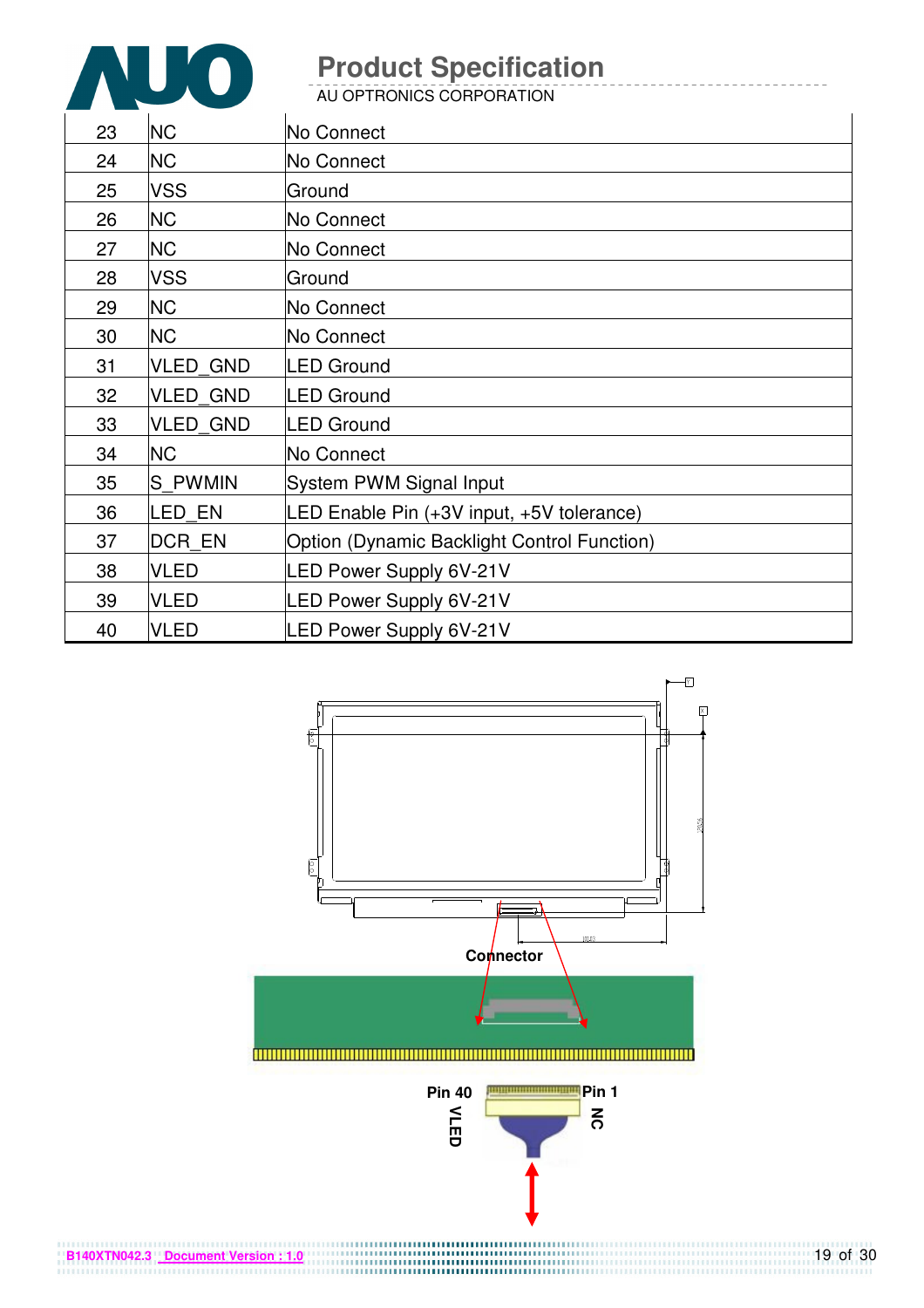

AU OPTRONICS CORPORATION

Note1: Input signals shall be low or High-impedance state when VDD is off.

### **6.4 Interface Timing**

#### **6.4.1 Timing Characteristics**

Basically, interface timings should match the 1366x768 /60Hz manufacturing guide line timing.

| <b>Parameter</b>                  |                 | <b>Symbol</b>                 | Min. | Typ. | Max. | Unit                        |
|-----------------------------------|-----------------|-------------------------------|------|------|------|-----------------------------|
| <b>Frame Rate</b>                 |                 |                               | 40   | 60   |      | Hz                          |
| <b>Clock frequency</b>            |                 | $1/\mathbf{T}_{\text{Clock}}$ | ۰    | 76.3 | 80   | <b>MHz</b>                  |
|                                   | <b>Period</b>   | ${\sf T}_\lor$                | 776  | ۰    | 1023 |                             |
| <b>Vertical</b><br><b>Section</b> | <b>Active</b>   | $T_{VD}$                      | 768  |      |      | $T_{Line}$                  |
|                                   | <b>Blanking</b> | $\mathsf{T}_{\text{VB}}$      | 8    | ٠    | 255  |                             |
|                                   | <b>Period</b>   | $\mathsf{T}_\mathsf{H}$       | 1416 | ۰    | 2047 |                             |
| <b>Horizontal</b>                 | <b>Active</b>   | $T_{HD}$                      | 1366 |      |      | $\mathbf{T}_{\text{Clock}}$ |
| <b>Section</b>                    | <b>Blanking</b> | $\textsf{T}_{\sf HB}$         | 50   | ۰    | 681  |                             |

**Note 1** : The above is as optimized setting

**Note 2** : DE mode only

The maximum clock frequency =  $(1366+B)^*(768+A)^*60<80MHz$ 

#### **6.4.2 Timing diagram**

**B140XTN042.3 Document Version : 1.0**

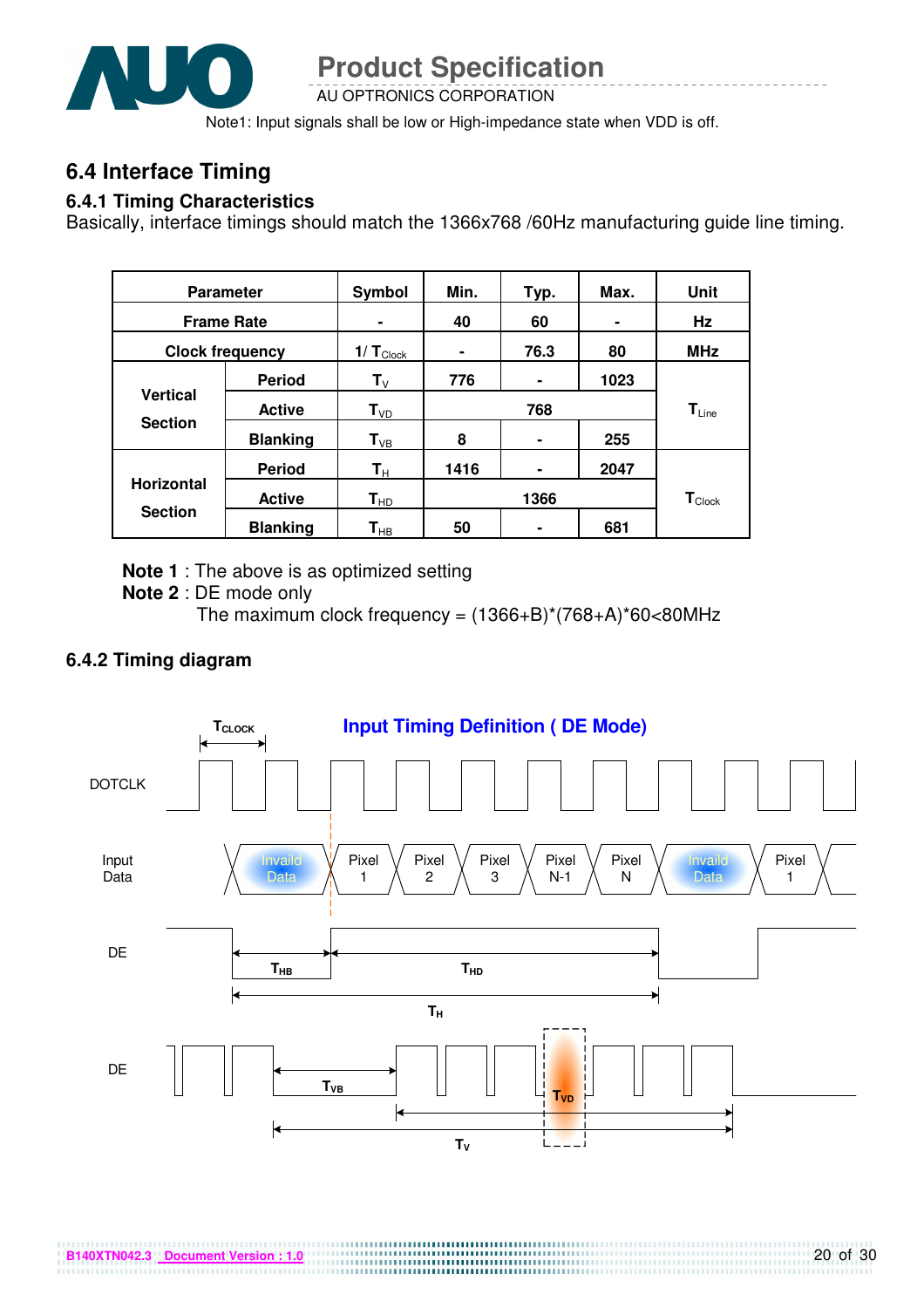

#### **6.5 Power ON/OFF Sequence**

**B140XTN042.3 Document Version : 1.0**

Power on/off sequence is as follows. Interface signals and LED on/off sequence are also shown in the chart. Signals from any system shall be Hi-Z state or low level when VDD is off



Note 1 : If T3<200ms, the display garbage may occur. (T3>200ms is recommended)

Note 2: If T1 or T12<0.5ms, the inrush current may cause the damage of fuse. If T1 or T12<0.5ms, the inrush current  $I<sup>2</sup>t$  is under typical melt of fuse Spec, there is no mentioned problem.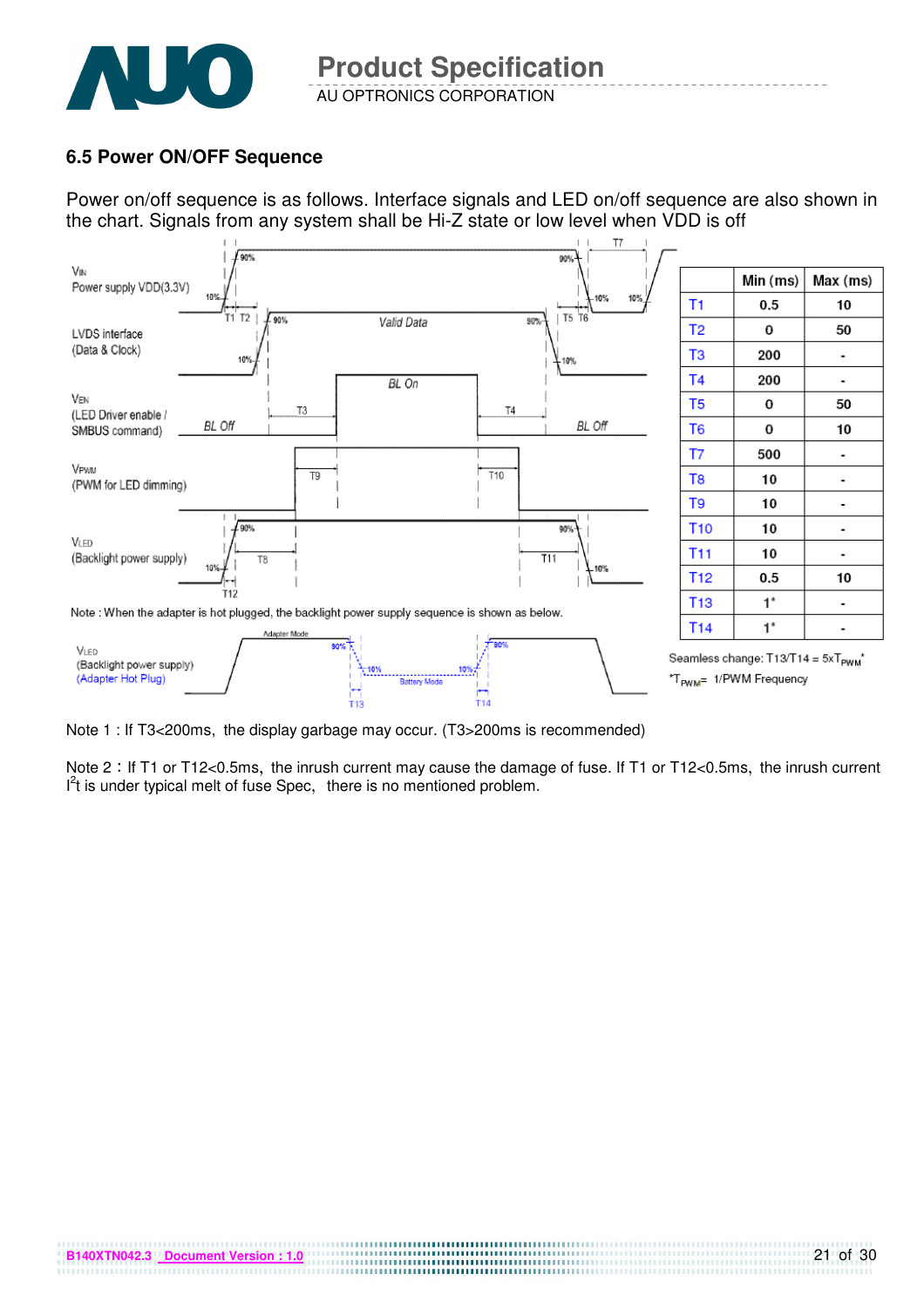

### **7. Panel Reliability Test**

### **7.1 Vibration Test**

**Test Spec:** 

- **•** Test method: Non-Operation
- Acceleration: 1.5 G
- Frequency: 10 500Hz Random
- Sweep: 30 Minutes each Axis (X, Y, Z)

#### **7.2 Shock Test**

**Test Spec:** 

- **•** Test method: Non-Operation
- Acceleration: 220 G, Half sine wave
- Active time: 2 ms
- Pulse: X, Y, Z .one time for each side

### **7.3 Reliability Test**

| <b>Items</b>                                | <b>Required Condition</b>                        | <b>Note</b> |
|---------------------------------------------|--------------------------------------------------|-------------|
| <b>Temperature</b><br><b>Humidity Bias</b>  | Ta= 40℃, 90%RH, 300h                             |             |
| <b>High Temperature</b><br><b>Operation</b> | $Ta = 50^{\circ}C$ , Dry, 300h                   |             |
| <b>Low Temperature</b><br><b>Operation</b>  | Ta= 0℃, 300h                                     |             |
| <b>High Temperature</b><br><b>Storage</b>   | Ta= 60℃, 35%RH, 300h                             |             |
| <b>Low Temperature</b><br><b>Storage</b>    | Ta= -20℃, 50%RH, 250h                            |             |
| <b>Thermal Shock</b><br>Test                | Ta=-20°C to 60°C, Duration at 30 min, 100 cycles |             |
| <b>ESD</b>                                  | Contact: ±8 KV                                   | Note 1      |
|                                             | Air: ±15 KV                                      |             |

 **Note1:** According to EN 61000-4-2 , ESD class B: Some performance degradation allowed. Self-recoverable. No data lost, No hardware failures.

**Remark:** MTBF (Excluding the LED): 30,000 hours with a confidence level 90%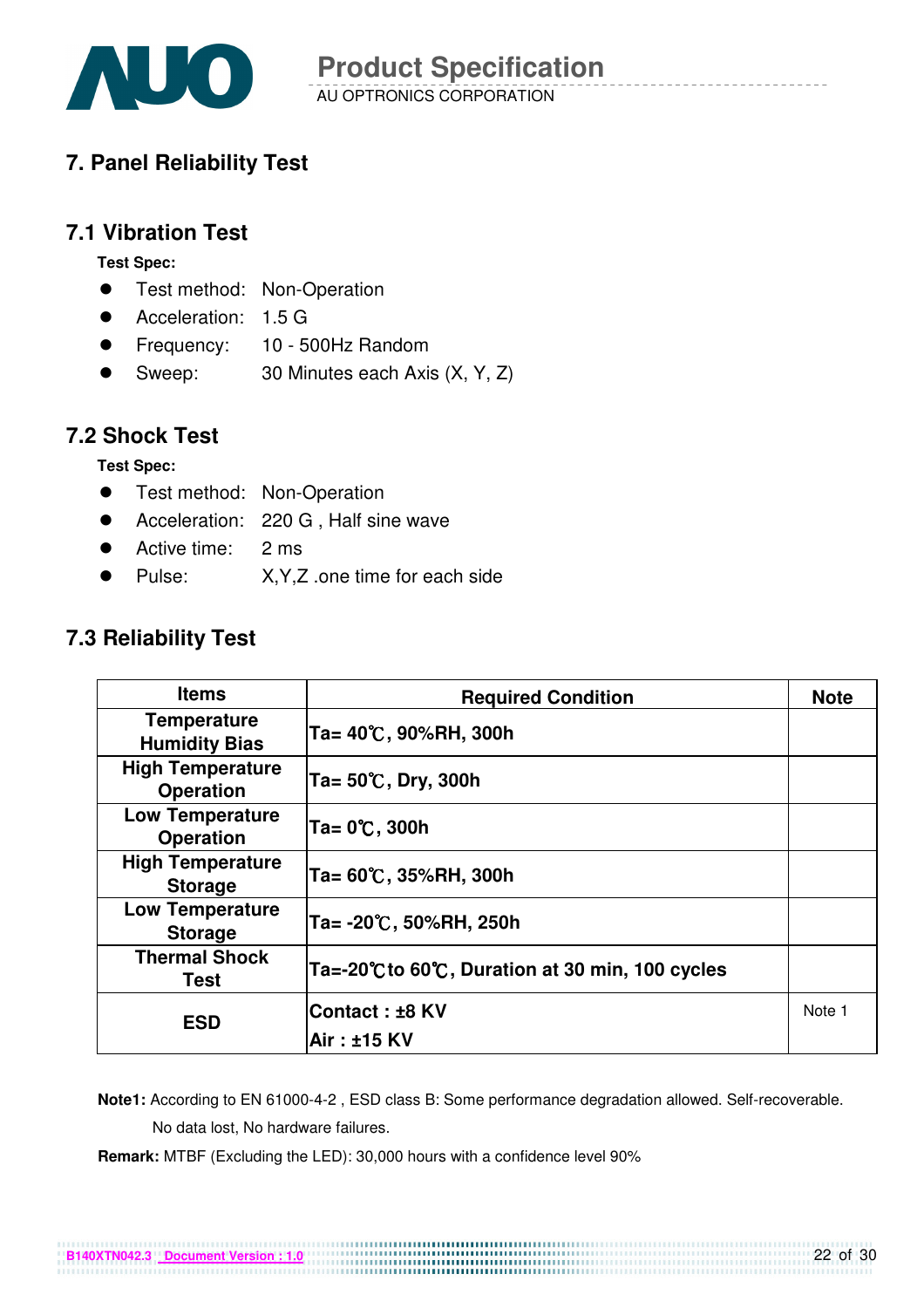

#### **8. Mechanical Characteristics**

#### **8.1 LCM Outline Dimension**

**Front View**



Note: Prevention IC damage, IC positions not allowed any overlap over these areas.

**B140XTN042.3 Document Version : 1.0**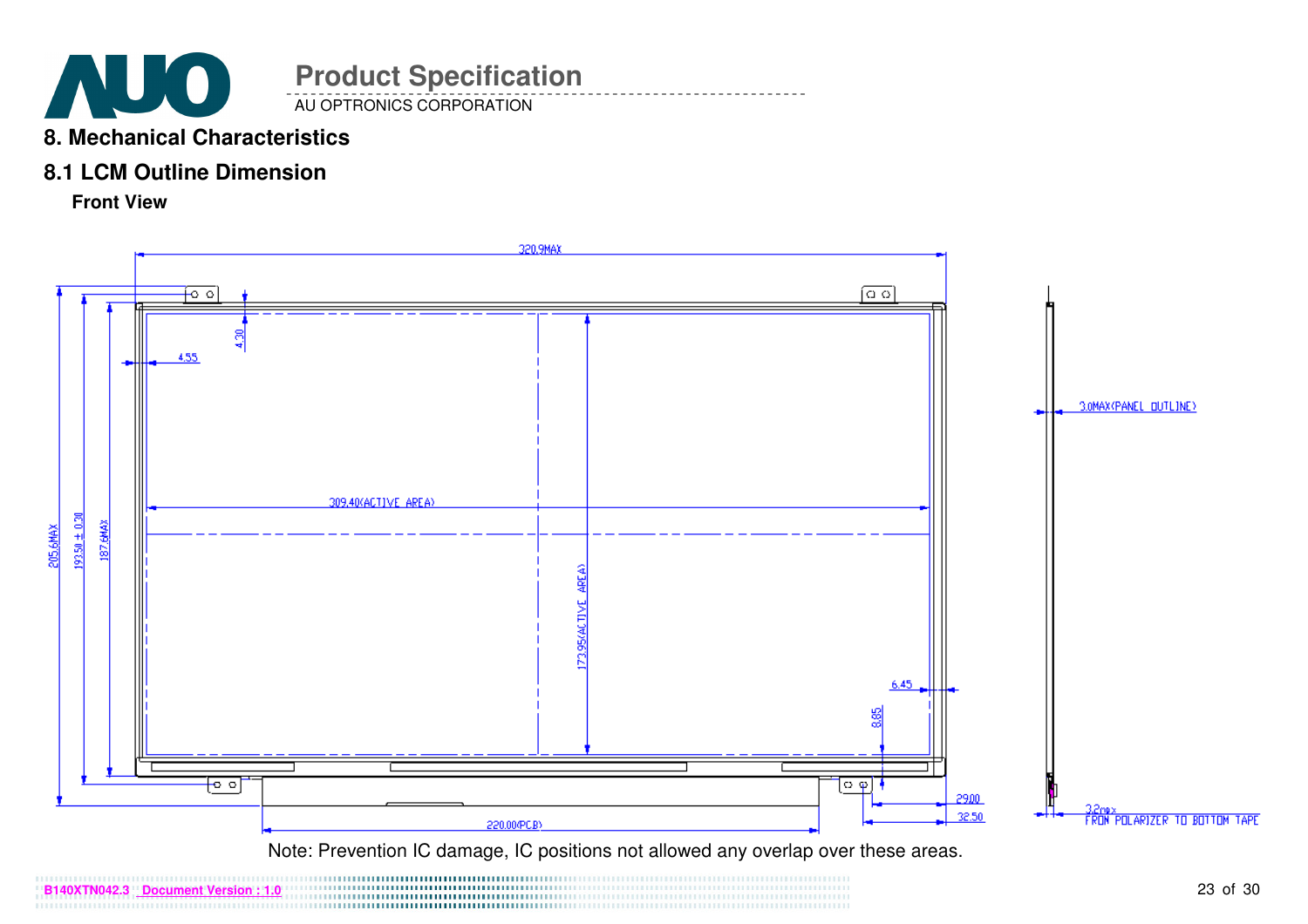

AU OPTRONICS CORPORATION

**Back View** 

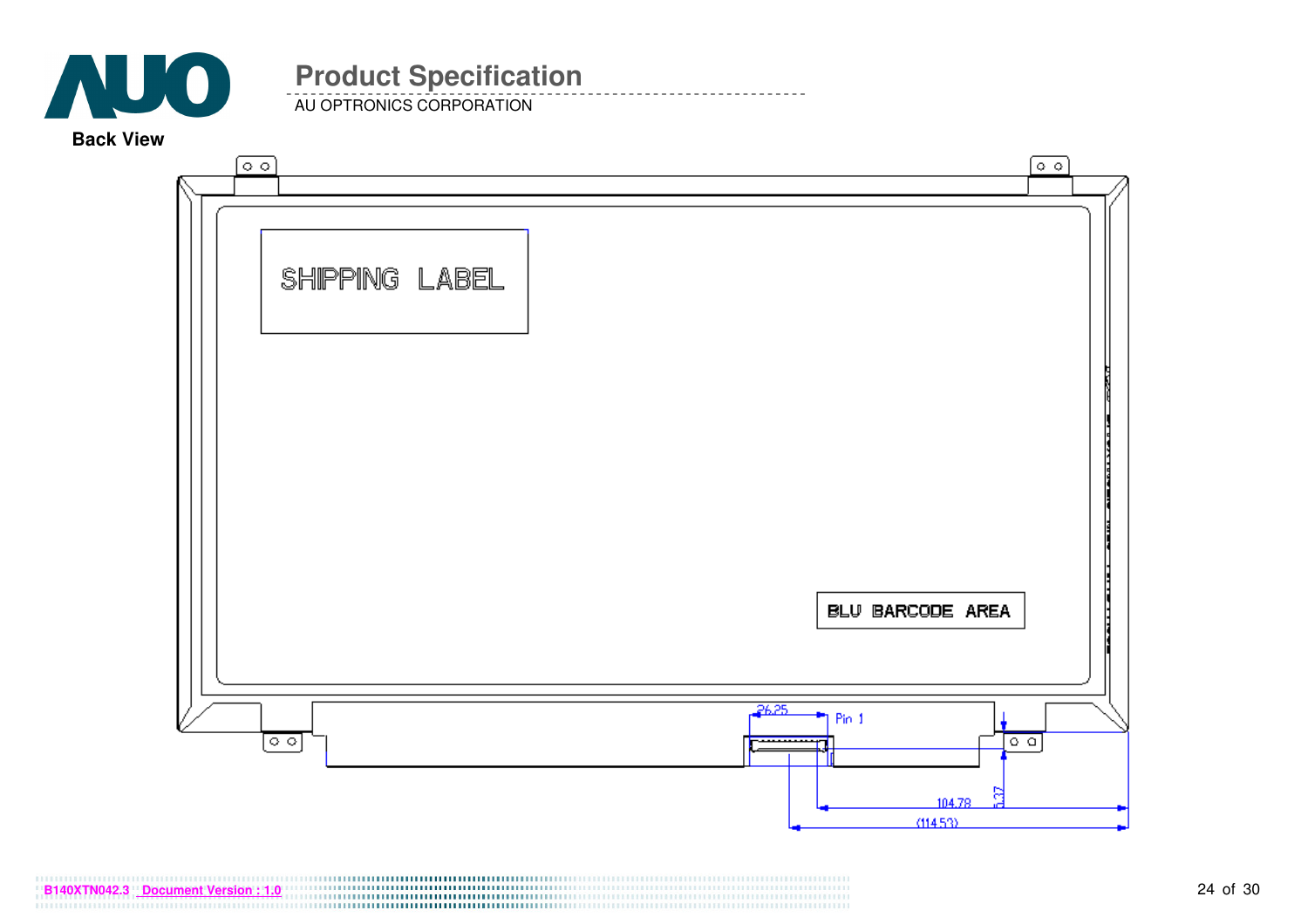

AU OPTRONICS CORPORATION **Product Specification** 

**9. Shipping and Package**

### **9.1 Shipping Label Format**



**B140XTN042.3 Document Version : 1.0**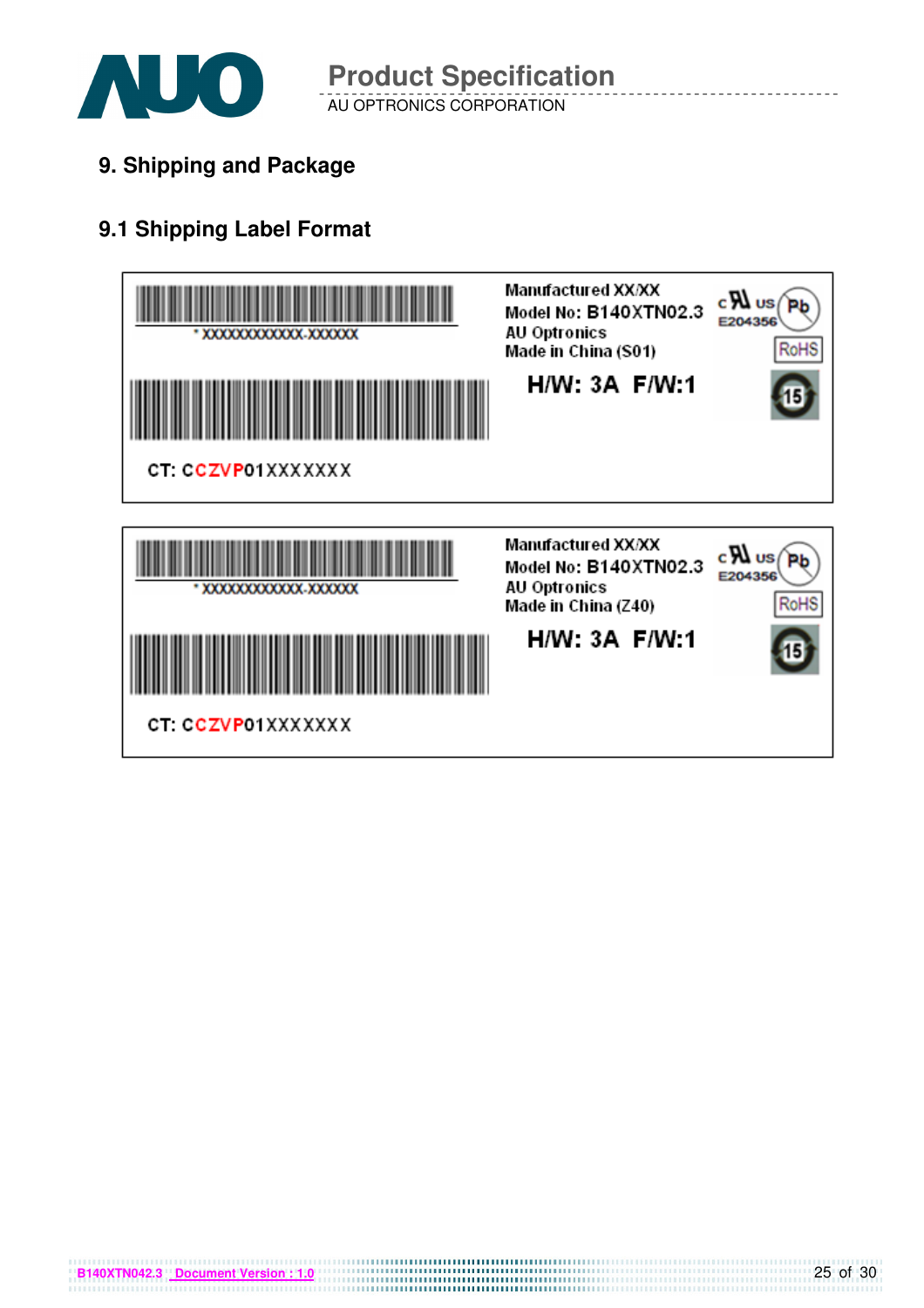

AU OPTRONICS CORPORATION

The outside dimension of carton is 455 (L)mm x 380 (W)mm x 355 (H)mm



### **9.3 Shipping Package of Palletizing Sequence**

**B140XTN042.3 Document Version : 1.0**

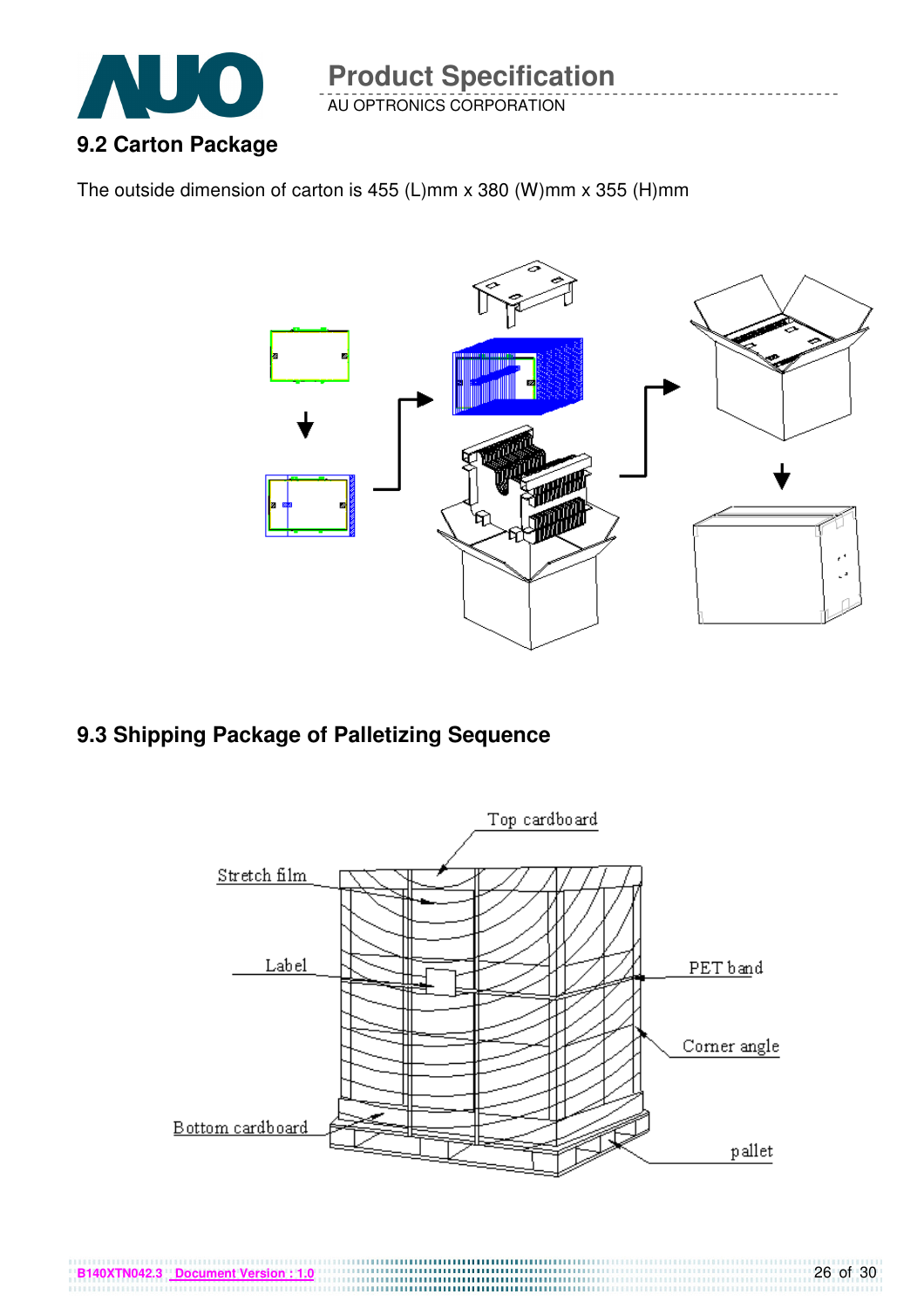

AU OPTRONICS CORPORATION

### **10. Appendix: EDID Description**

| <b>Address</b> | <b>FUNCTION</b>                                | Value          | Value      | Value          | <b>Note</b> |
|----------------|------------------------------------------------|----------------|------------|----------------|-------------|
| <b>HEX</b>     |                                                | <b>HEX</b>     | <b>BIN</b> | <b>DEC</b>     |             |
| 00             | Header                                         | 00             | 00000000   | $\pmb{0}$      |             |
| 01             |                                                | FF             | 11111111   | 255            |             |
| 02             |                                                | FF             | 11111111   | 255            |             |
| 03             |                                                | FF             | 11111111   | 255            |             |
| 04             |                                                | FF             | 11111111   | 255            |             |
| 05             |                                                | FF             | 11111111   | 255            |             |
| 06             |                                                | FF             | 11111111   | 255            |             |
| 07             |                                                | 00             | 00000000   | 0              |             |
| 08             | EISA Manuf. Code LSB                           | 06             | 00000110   | 6              |             |
| 09             | <b>Compressed ASCII</b>                        | AF             | 10101111   | 175            |             |
| 0A             | <b>Product Code</b>                            | 3C             | 00111100   | 60             |             |
| 0B             | hex, LSB first                                 | 23             | 00100011   | 35             |             |
| 0 <sup>C</sup> | 32-bit ser #                                   | 00             | 00000000   | 0              |             |
| 0D             |                                                | 00             | 00000000   | $\pmb{0}$      |             |
| 0E             |                                                | 00             | 00000000   | 0              |             |
| 0F             |                                                | 00             | 00000000   | 0              |             |
| 10             | Week of manufacture                            | 00             | 00000000   | 0              |             |
| 11             | Year of manufacture                            | 16             | 00010110   | 22             |             |
| 12             | EDID Structure Ver.                            | 01             | 00000001   | 1              |             |
| 13             | EDID revision #                                | 04             | 00000100   | 4              |             |
| 14             | Video input def. (digital I/P, non-TMDS, CRGB) | 90             | 10010000   | 144            |             |
| 15             | Max H image size<br>(rounded to cm)            | 1F             | 00011111   | 31             |             |
| 16             | Max V image size<br>(rounded to cm)            | 11             | 00010001   | 17             |             |
| 17             | Display Gamma $(=(\text{gamma}^*100)-100)$     | 78             | 01111000   | 120            |             |
|                | Feature support (no DPMS, Active OFF, RGB, tmg |                |            |                |             |
| 18             | <b>Blk#1)</b>                                  | 02             | 00000010   | $\overline{c}$ |             |
| 19             | Red/green low bits (Lower 2:2:2:2 bits)        | 9F             | 10011111   | 159            |             |
| <b>1A</b>      | Blue/white low bits (Lower 2:2:2:2 bits)       | E <sub>5</sub> | 11100101   | 229            |             |
| 1B             | Red x (Upper 8 bits)                           | 96             | 10010110   | 150            |             |
| 1C             | Red y/ highER 8 bits                           | 58             | 01011000   | 88             |             |
| 1D             | Green x                                        | 53             | 01010011   | 83             |             |
| <b>1E</b>      | Green y                                        | 8A             | 10001010   | 138            |             |
| 1F             | Blue x                                         | 26             | 00100110   | 38             |             |
| 20             | Blue y                                         | 24             | 00100100   | 36             |             |
| 21             | White x                                        | 50             | 01010000   | 80             |             |
| 22             | White y                                        | 54             | 01010100   | 84             |             |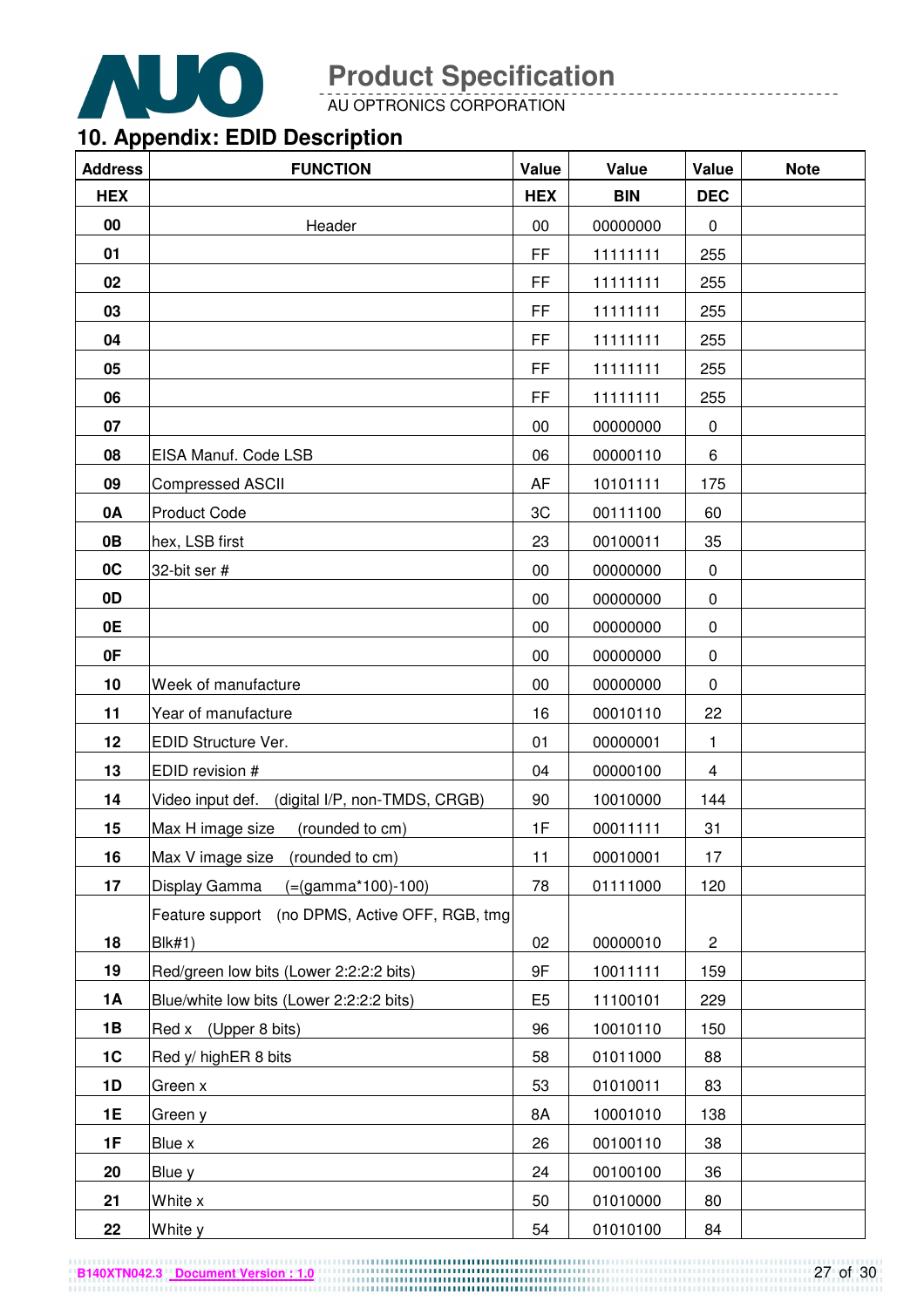

| 23 | Established timing 1                                 | 00             | 00000000 | $\pmb{0}$ |                 |
|----|------------------------------------------------------|----------------|----------|-----------|-----------------|
| 24 | Established timing 2                                 | 00             | 00000000 | $\pmb{0}$ |                 |
| 25 | Established timing 3                                 | 00             | 00000000 | $\pmb{0}$ |                 |
| 26 | Standard timing #1                                   | 01             | 00000001 | 1         |                 |
| 27 |                                                      | 01             | 00000001 | 1         |                 |
| 28 | Standard timing #2                                   | 01             | 00000001 | 1         |                 |
| 29 |                                                      | 01             | 00000001 | 1         |                 |
| 2A | Standard timing #3                                   | 01             | 00000001 | 1         |                 |
| 2B |                                                      | 01             | 00000001 | 1         |                 |
| 2C | Standard timing #4                                   | 01             | 00000001 | 1         |                 |
| 2D |                                                      | 01             | 00000001 | 1         |                 |
| 2E | Standard timing #5                                   | 01             | 00000001 | 1         |                 |
| 2F |                                                      | 01             | 00000001 | 1         |                 |
| 30 | Standard timing #6                                   | 01             | 00000001 | 1         |                 |
| 31 |                                                      | 01             | 00000001 | 1         |                 |
| 32 | Standard timing #7                                   | 01             | 00000001 | 1         |                 |
| 33 |                                                      | 01             | 00000001 | 1         |                 |
| 34 | Standard timing #8                                   | 01             | 00000001 | 1         |                 |
| 35 |                                                      | 01             | 00000001 | 1         |                 |
| 36 | <b>LSB</b><br>Pixel Clock/10000                      | <b>CE</b>      | 11001110 | 206       |                 |
| 37 | Pixel Clock/10000<br><b>USB</b>                      | 1D             | 00011101 | 29        |                 |
| 38 | Horz active Lower 8bits                              | 56             | 01010110 | 86        |                 |
| 39 | Horz blanking Lower 8bits                            | E <sub>2</sub> | 11100010 | 226       |                 |
| 3A | HorzAct:HorzBlnk<br>Upper 4:4 bits                   | 50             | 01010000 | 80        |                 |
| 3B | Vertical Active Lower 8bits                          | $00\,$         | 00000000 | $\pmb{0}$ |                 |
| 3C | Vertical Blanking  Lower 8bits                       | 1E             | 00011110 | 30        |                 |
| 3D | Vert Act: Vertical Blanking<br>(upper $4:4$ bit)     | 30             | 00110000 | 48        |                 |
| 3E | HorzSync. Offset                                     | 26             | 00100110 | 38        |                 |
| 3F | HorzSync. Width                                      | 16             | 00010110 | 22        |                 |
| 40 | VertSync.Offset: VertSync.Width                      | 36             | 00110110 | 54        |                 |
| 41 | Horz‖ Sync Offset/Width Upper 2bits                  | 00             | 00000000 | 0         |                 |
| 42 | Horizontal Image Size Lower 8bits                    | 35             | 00110101 | 53        |                 |
| 43 | Vertical Image Size Lower 8bits                      | <b>AD</b>      | 10101101 | 173       |                 |
| 44 | Horizontal & Vertical Image Size (upper 4:4 bits)    | 10             | 00010000 | 16        |                 |
| 45 | Horizontal Border (zero for internal LCD)            | 00             | 00000000 | 0         |                 |
| 46 | Vertical Border (zero for internal LCD)              | 00             | 00000000 | 0         |                 |
| 47 | Signal (non-intr, norm, no stero, sep sync, neg pol) | 18             | 00011000 | 24        |                 |
| 48 | Pixel Clock/10,000 (LSB)                             | DF             | 11011111 | 223       |                 |
| 49 | Pixel Clock/10,000 (MSB)                             | 13             | 00010011 | 19        | 40Hz frame rate |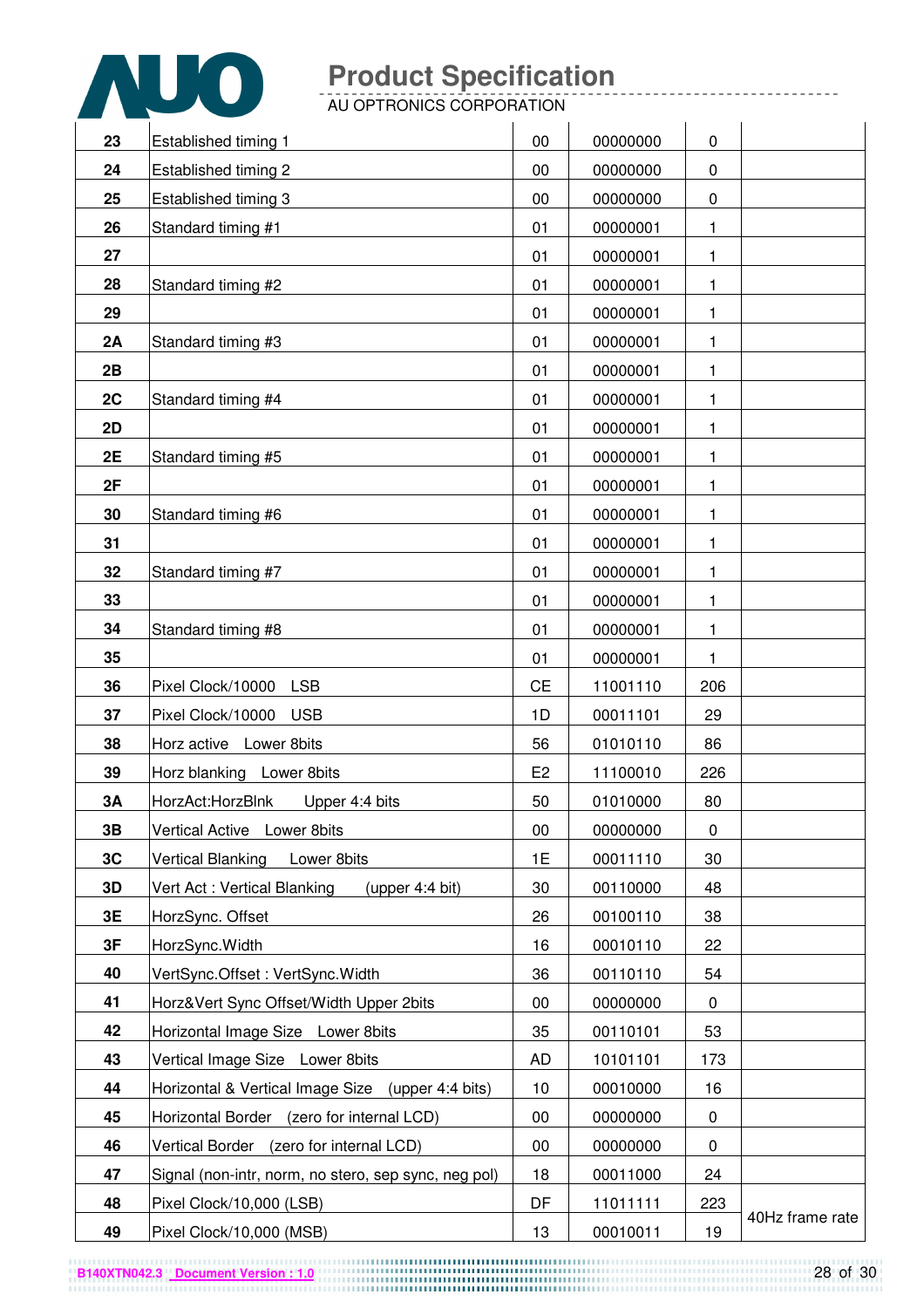

| 4Α        | Horizontal Addressable Pixels, lower 8 bits       | 56             | 01010110 | 86        |             |
|-----------|---------------------------------------------------|----------------|----------|-----------|-------------|
| 4B        | Horizontal Blanking Pixels, lower 8 bits          | E <sub>2</sub> | 11100010 | 226       |             |
| 4C        | H Pixels, upper nibble : H Blanking, upper nibble | 50             | 01010000 | 80        |             |
| 4D        | Vertical Addressable Lines, lower 8 bits          | 00             | 00000000 | 0         |             |
| 4E        | Vertical Blanking Lines, lower 8 bits             | 1E             | 00011110 | 30        |             |
| 4F        | V lines, upper nibble : V blanking, upper nibble  | 30             | 00110000 | 48        |             |
| 50        | Horizontal Front Porch, lower 8 bits              | 26             | 00100110 | 38        |             |
| 51        | Horizontal Sync Pulse, lower 8 bits               | 16             | 00010110 | 22        |             |
|           | V Front Porch, lower nibble : V Sync Pulse, lower |                |          |           |             |
| 52        | nibble                                            | 36             | 00110110 | 54        |             |
| 53        | VFP, 2 bits: VSP 2 bits: HFP 2 bits: HFP 2 bits   | 00             | 00000000 | 0         |             |
| 54        | Horizontal Image Size in mm, lower 8 bits         | 35             | 00110101 | 53        |             |
| 55        | Vertical Image Size in mm, lower 8 bits           | <b>AD</b>      | 10101101 | 173       |             |
|           | H Image Size, upper nibble : V Image Size, upper  |                |          |           |             |
| 56        | nibble                                            | 10             | 00010000 | 16        |             |
| 57        | <b>Horizontal Border</b>                          | 00             | 00000000 | 0         |             |
| 58        | <b>Vertical Border</b>                            | 00             | 00000000 | 0         |             |
| 59        | Bit Encode Sync Information                       | 18             | 00011000 | 24        |             |
| <b>5A</b> | DC                                                | 00             | 00000000 | 0         |             |
| 5B        | <b>HTOTAL</b>                                     | 00             | 00000000 | 0         |             |
| 5C        | HA                                                | 00             | 00000000 | 0         |             |
| 5D        | <b>HBL</b>                                        | 00             | 00000000 | 0         |             |
| 5E        | <b>HFP</b>                                        | 00             | 00000000 | 0         |             |
| 5F        | <b>HFPe</b>                                       | 00             | 00000000 | 0         |             |
| 60        | <b>HBP</b>                                        | 00             | 00000000 | $\pmb{0}$ |             |
| 61        | <b>HB</b>                                         | 00             | 00000000 | 0         |             |
| 62        | <b>HSO</b>                                        | 00             | 00000000 | 0         | nVDPS       |
| 63        | <b>HS</b>                                         | 00             | 00000000 | 0         | Reserved 00 |
| 64        | VTOTAL                                            | 00             | 00000000 | 0         |             |
| 65        | VA                                                | 00             | 00000000 | 0         |             |
| 66        | VBL                                               | 00             | 00000000 | 0         |             |
| 67        | VFP                                               | 00             | 00000000 | 0         |             |
| 68        | <b>VBP</b>                                        | 00             | 00000000 | 0         |             |
| 69        | VB                                                | 00             | 00000000 | 0         |             |
| 6A        | VSO                                               | 00             | 00000000 | 0         |             |
| 6B        | VS                                                | 00             | 00000000 | 0         |             |
| 6C        | Detail Timing Description #4                      | 00             | 00000000 | 0         | Header      |
| 6D        | Flag                                              | 00             | 00000000 | 0         |             |
| 6E        | Reserved                                          | 00             | 00000000 | $\pmb{0}$ |             |